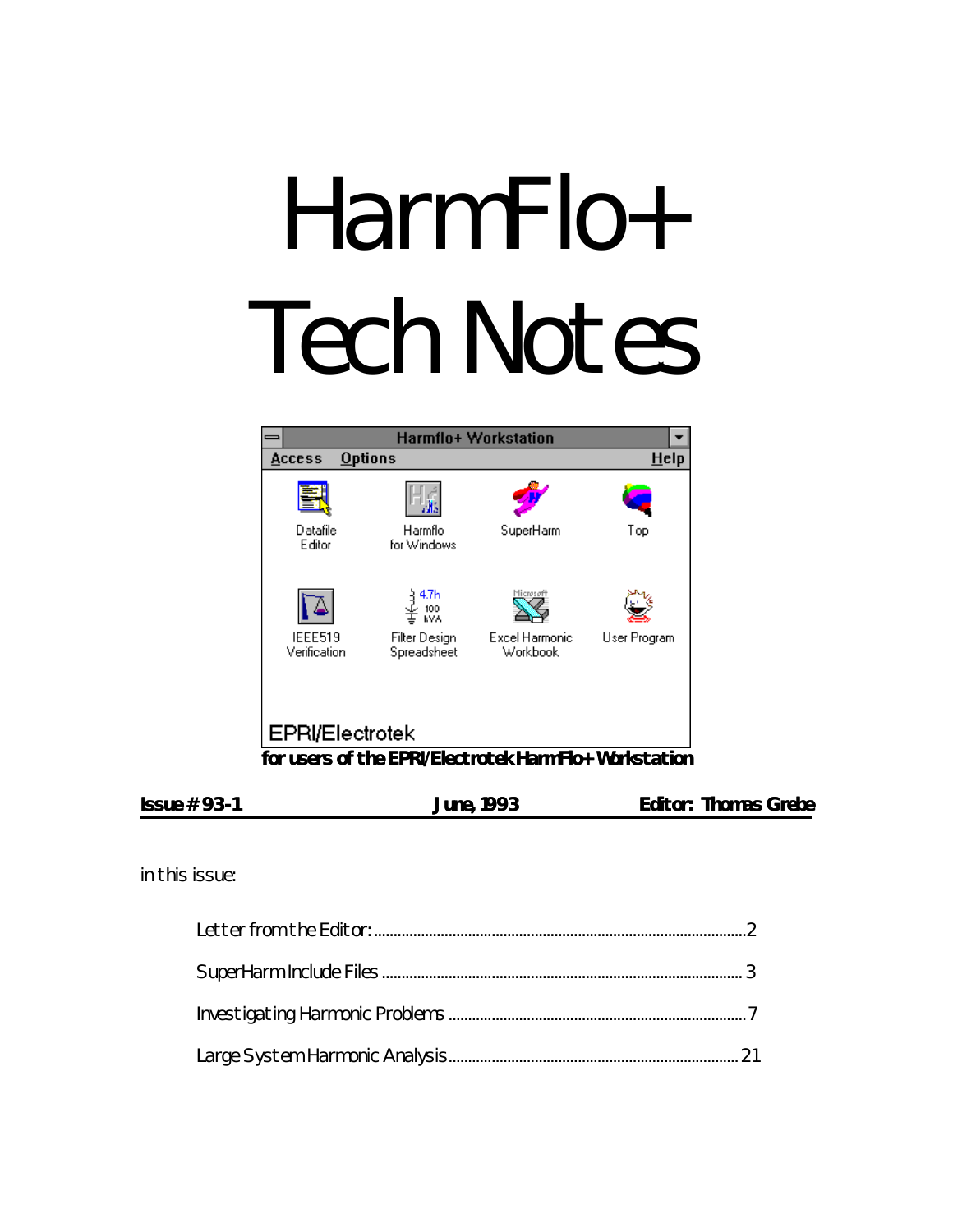## *Letter from the Editor:*

This is the initial issue of *HarmFlo+ Tech Notes*. The technical newsletter provided to members of the HarmFlo User's Group. The initial plan for the newsletter is a quarterly technical publication highlighting contributions from members of the User's Group.

Contributions in the following areas are welcome:

Technical articles Modifications / enhancements to the code Case studies / unique simulations Research projects SuperHarm / HARMFLO data preparation / model development Include / library files developed for distribution on the BBS Letters to the editor / User's Group Technical paper abstracts Questions for members of the User's Group

I believe that the exchange of technical information is one of the most important functions of the HarmFlo User's Group and this newsletter, in conjunction with The Resonant, will help to serve the needs of the members. As always, I'm open for suggestions regarding this publication and the User's Group in general.

Thanks for your support

 $\begin{matrix} \begin{matrix} \end{matrix} \end{matrix}$ 

For more information concerning the newsletter or to submit a contribution please contact:

Thomas Grebe HarmFlo User's Group Electrotek Concepts, Inc. 10305 Dutchtown Road, Suite 103 Knoxville, Tennessee 37932 Phone: (615) 675-1500 x33 FAX: (615) 966-5497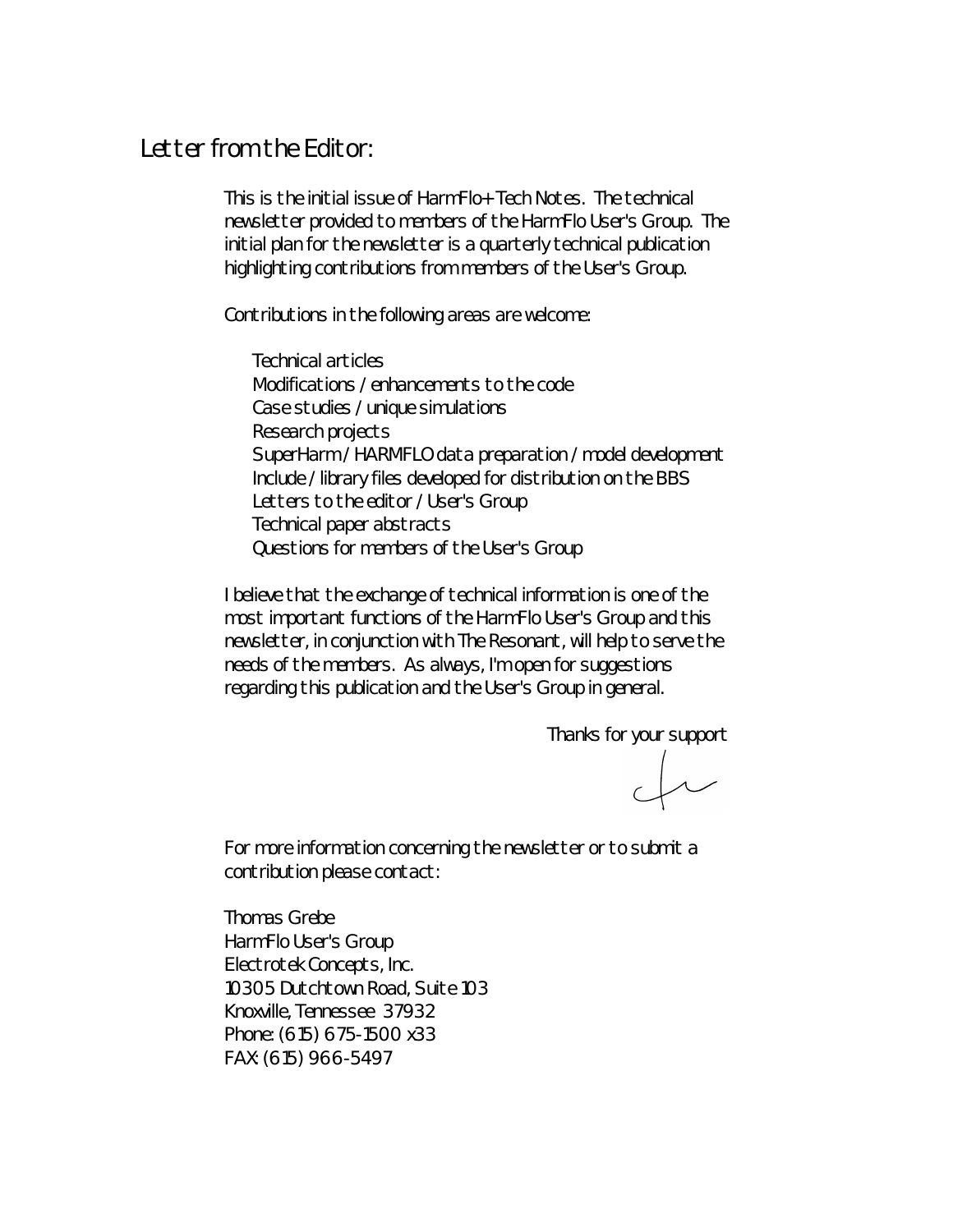# *Background*

SuperHarm has many useful features which make repetitive tasks much easier. These features include:

- Include files. Include files can be used if the same data is going to be represented over and over again in the SuperHarm model.
- Define Files. Define files can be used to define files that will be used within the model. This is a useful feature if you want to define several load conditions for the model.
- Library Files. Library files are used to combine several include files. This is useful to store all PWM drives.
- Inline math. Inline math is useful for calculating a parameter within the CDL rather than entering a precalculated value.

This article discusses the SuperHarm include file and how to use it. Include files are a great benefit when constructing data files that use the same type of device over and over again. This is the case when modeling a plant that has a large quantity of ASDs. Most ASDs have similar current spectrums. Therefore, one include file can be used for all ASDs modeled. The only differences will be the NAME, BUS, KVA, DF, and maybe KV parameters. These parameters can be passed to the include file each time it is called.

# *SuperHarm Include Files - (\*.SHI):*

The syntax for the include is relatively simple. First, the include file will be constructed and second, the calling convention within the main data file (.SHA) will be shown. The example that follows shows how to construct an include file for a single phase PWM drive.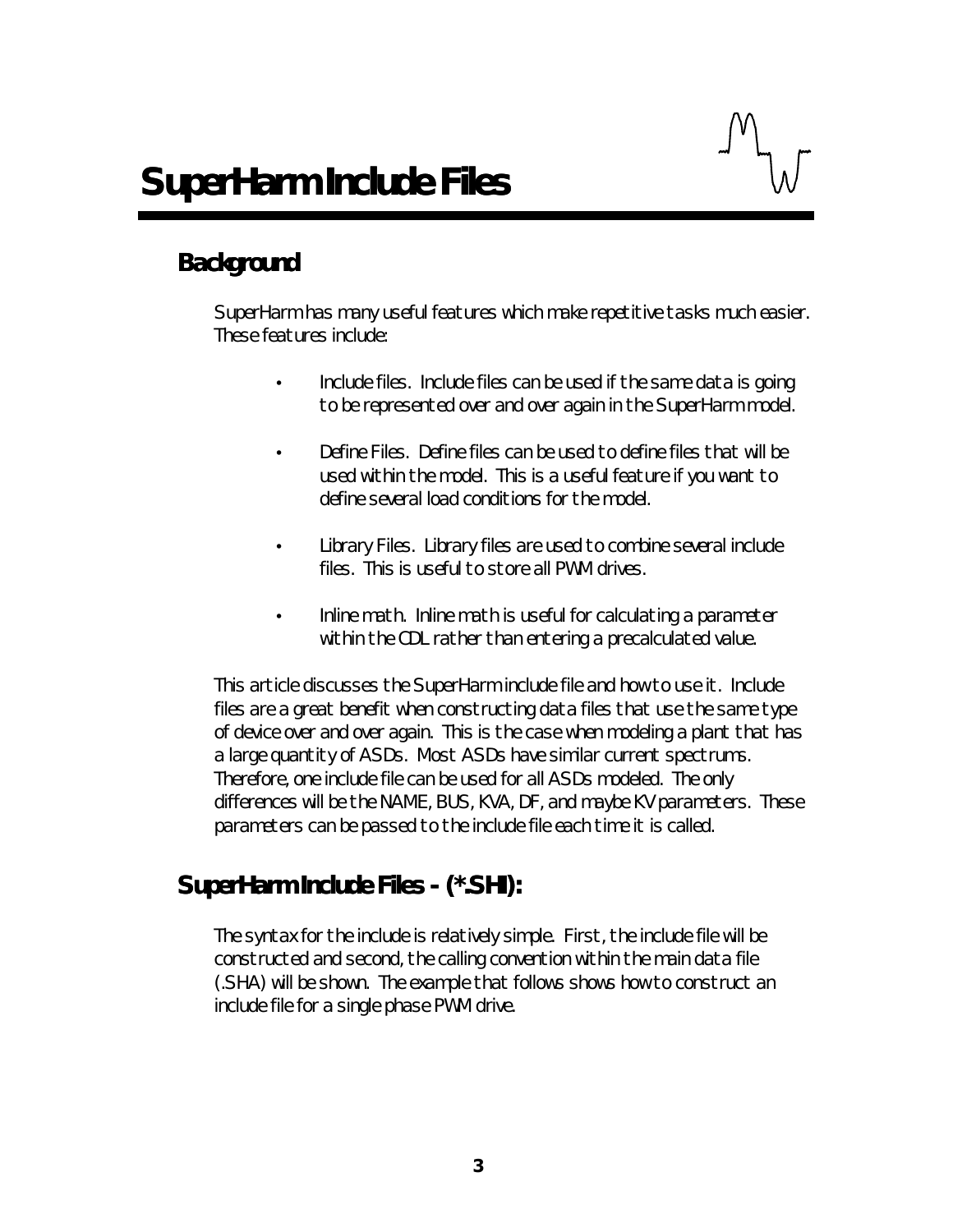```
// SINGLE PHASE MODEL
//
// %1 = NAME OF DEVICE PASSED FROM SHA FILE
// %2 = BUS WHERE DEVICE IS CONNECTED PASSED FROM SHA FILE
// %3 = KVA OF DEVICE (1PH). PASSED FROM SHA FILE
// %4 = KV RATING OF DEVICE (L-N) PASSED FROM SHA FILE
// %5 = DISPLACEMENT FACTOR OF DEVICE PASSED FROM SHA FILE
//
// TABLE OF CURRENTS TAKEN FROM ACTUAL MEASUREMENTS OF PWM
// DRIVE WITHOUT INPUT CHOKE.
//
NONLINEARLOAD NAME = %1
         BUS = \$2 KVA = \$3<br>KV = \$4DF = $5TABLE = \begin{cases} 1, \end{cases}\begin{bmatrix} 1, & 100.0, & -8 \\ 5, & 45.1, & 116 \\ 7, & 21.2, & -116 \end{bmatrix}45.1,<br>21.2,
                         \begin{array}{cc} \left[ \begin{array}{ccc} 7 \, , \quad & 21.2 \, , \quad & -116 \, \right] , \ \left[ 11 \, , \quad & 8 \, .2 \, , \quad & -50 \, \right] , \end{array} \end{array}{11, 8.2, -50},{13, 4.1, 9},\begin{bmatrix} 17,&4.1,&101 \ 19,&2.2,&136 \end{bmatrix},
                         \begin{bmatrix} 1 & 0 \ 19 & 2 \ 23 & 2.5 & -108 \end{bmatrix},
                         \begin{array}{cc} \{23,\quad\quad&2.5,\quad\quad-108\},\ \{25,\quad&1.5,\quad\quad-89\} \end{array}{1.5, -89}}
```
It is always good to document the include file as much as possible. This will make it easier for another person to use. The following example shows how you would make this a three phase device.

```
// THREE PHASE MODEL
//
// %1 = NAME OF DEVICE PASSED FROM SHA FILE
// %2 = BUS WHERE DEVICE IS CONNECTED. PASSED FROM SHA FILE
// %3 = KVA OF DEVICE (1PH). PASSED FROM SHA FILE
// %4 = KV RATING OF DEVICE (L-N). PASSED FROM SHA FILE
// %5 = DISPLACEMENT FACTOR OF DEVICE. PASSED FROM SHI FILE
//
// TABLE OF CURRENTS TAKEN FROM ACTUAL MEASUREMENTS OF PWM
// DRIVE WITHOUT INPUT CHOKE.
//
// PHASE A
\begin{array}{lll} {\tt NONLINEARLOAD} & {\tt NAME} &= $1^AA \\ {\tt BUS} &= $2^AA & {\tt KVA} &= $3 \end{array}BUS = $2^AA<br>KV = $4DF = $5TABLE = \begin{cases} 1, \end{cases}\left. \begin{array}{cc} 100.0 \, , & \quad \quad -8 \} \, , \ 45.1 \, , & \quad \quad 116 \} \, , \end{array} \right.\begin{array}{cccc} \{ & 5, & 45.1, & 116 \}, \ \{ & 7, & 21.2, & -116 \}. \end{array}\begin{array}{cc} \{ 7, & 21.2, \\ \{ 11, & 8.2, \end{array}\begin{array}{ll} \{11, & 8.2, & -50\}, \\ \{13, & 4.1, & 9\}, \end{array}{\frac{4.1}{4.1}},
                             \begin{array}{cccc} \{17, & & 4.1, & 101\}, \ \{19, & & 2.2, & 136\}, \end{array}\begin{array}{cccc} \{19, & & 2.2, & 136\}, \{23, & & 2.5, & -108\}, \end{array}\begin{array}{cccc} \{23, & 2.5, & -108\}, \{25, & 1.5, & -89\} \end{array}{1.5},
                            }
```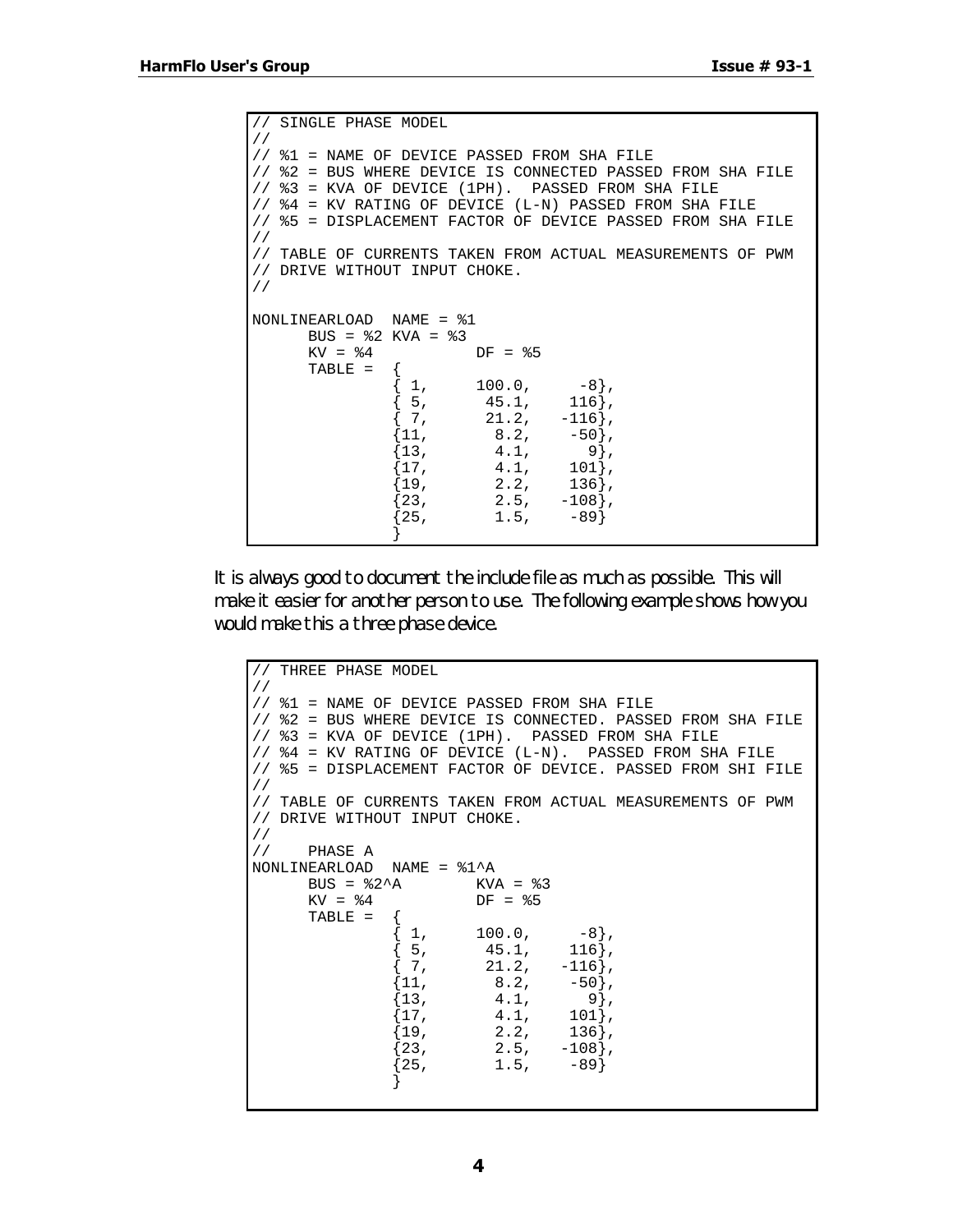```
// PHASE B
NONLINEARLOAD NAME = %1^B
              BUS = 2^2B KVA = 3<br>KV = 4 DF = 5DF = $5TABLE = {
                                     \{ 1, 100.0, -8 \},\{ 5, 45.1, 116 \},\begin{array}{cccc} \{ & 7, & & 21.2, & -116 \}, \ \{ 11, & & 8.2, & -50 \}, \end{array}\begin{array}{cccc} \{11, & 8.2, & -50\}, \{13, & 4.1, & 9\}, \end{array}\begin{array}{cccc} \{13, & 4.1, & 9\}, \[17, & 4.1, & 101\}, \end{array}\begin{array}{cc} \{17,\quad & \quad 4.1,\quad & \quad 101\},\ \{19,\quad & \quad 2.2,\quad & \quad 136\}, \end{array}\begin{cases} 19, & 2.2, \\ 23, & 2.5, \end{cases}{2.5, -108},
                                     {25, \t1.5, -89}}
// PHASE C
NONLINEARLOAD NAME = \$1^{\circ}C<br>BUS = \$2^{\circ}C KVA = \$3BUS = \$2^{\wedge}C<br>KV = \$4DF = <math>85</math>TABLE = {
                                      \begin{bmatrix} 1, & 100.0, & -8 \ 5, & 45.1, & 116 \end{bmatrix},
                                      {\begin{array}{ccc} 5, & \phantom{00}45.1, & \phantom{0}116 \,, \ \phantom{0}7, & \phantom{0}21.2, & \phantom{0}-116 \end{array}}.\begin{array}{cccc} \{ & 7, & & 21.2, & -116 \}, \ \{ 11, & & 8.2, & -50 \}, \end{array}\begin{array}{cc} \{11, & 8.2, & -50\}, \\ \{13, & 4.1, & 9\}, \end{array}\begin{array}{cc} \{13\,,\quad & \quad 4.1\,,\quad & \quad 9\}\,,\ \{17\,,\quad & \quad 4.1\,,\quad & \quad 101\}\,, \end{array}\begin{cases} 17,& 4.1, & 101 \end{cases},\ \begin{cases} 19,& 2.2, & 136 \end{cases},\begin{array}{cc} 19, & 2.2, \\ 23, & 2.5, \end{array}{2.5}, {-108},
                                      {25, \t1.5, -89}}
```
The "^" symbol is used to concatenate the phase designator on the NAME and the BUS parameters within the include file. By using this method, a separate parameter for each phase name and each phase bus does not need to be passed.

Notice how the spectrums for all phase are identical. SuperHarm can use the same spectrum for each phase. The SuperHarm solution engine calculates a fundamental voltage for each phase at the bus where the device is connected. Using this calculated voltage and given DF, it calculates a current (magnitude and phase) based on the KVA parameter and the ratio between the fundamental value to the harmonic value. This calculation is performed for each value in the table. This method, alleviates the need for three separate spectrums (in some cases only a single phase spectrum is available).

The values for KV and KVA must be consistent. In other words, if Line-to-Line voltage is entered, then three phase kVA must be entered. By the same token if Line-to-Neutral voltage is entered, then single phase kVA must be entered.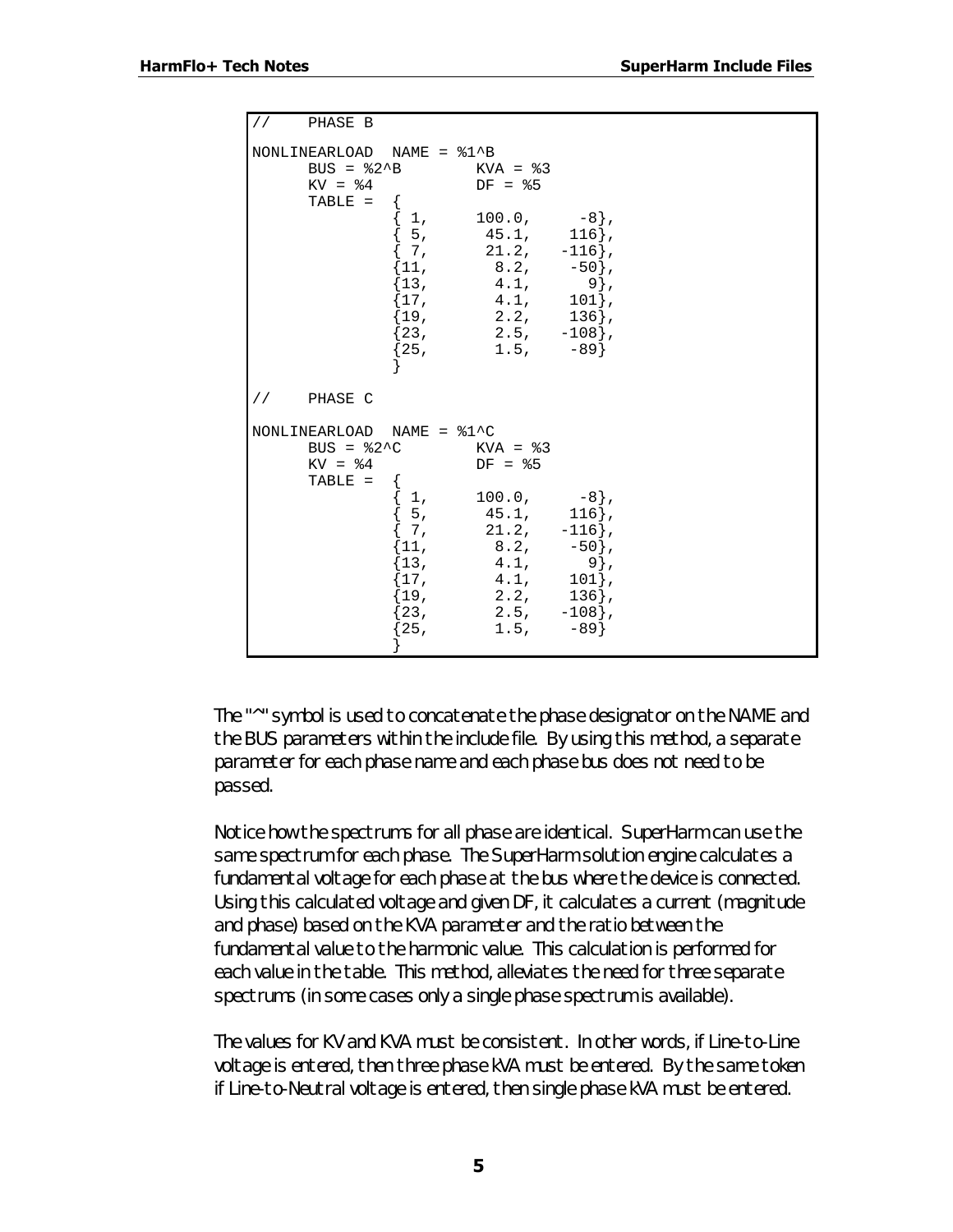To call the include file from the main data file is a relatively simple procedure. This procedure follows.

```
//<br>//
     CALL INCLUDE FILE FOR PWM ASD
// USE SINGLE PHASE MODEL
//
// NAME = ASD1
// BUS = 480BUS
1/ KVA = 100
// DF = 0.98
// KV = 0.277
//
     CALLING CONVENTION
//
     // #INCLUDE PATH OF SHI FILE (NAME, BUS, KVA, DF, KV)
#INCLUDE C:\SHFILES\1PH_ASD.SHI (ASD1, 480BUS, 100, -
0.98, 0.277)
```
Hopefully, these examples have provided some useful information regarding SuperHarm include files. Include files, that have been developed at Electrotek and by members of the HarmFlo User's Group, will be available on the HarmFlo bulletin board.

> *Chris Melhorn Electrotek Concepts, Inc.*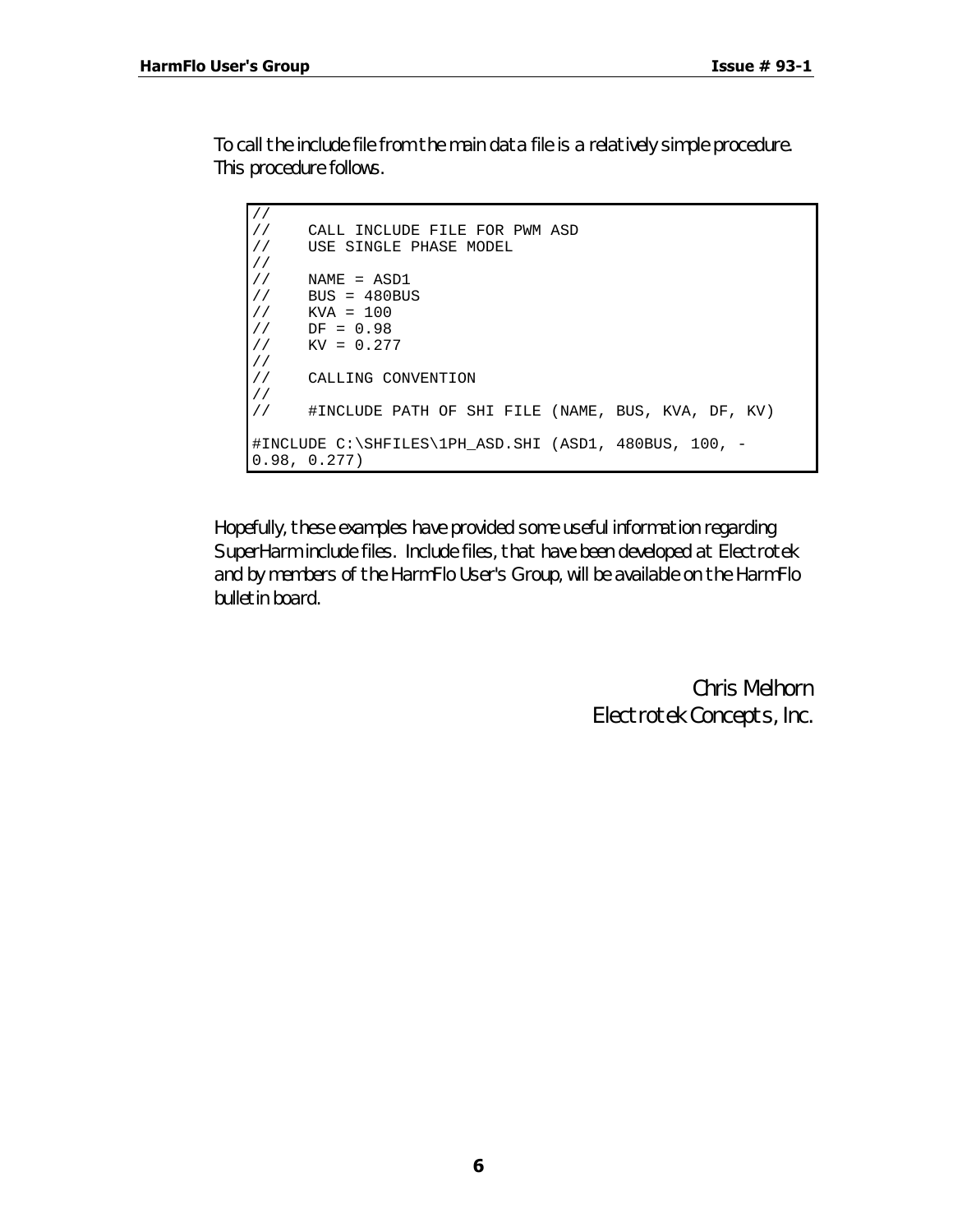The increasing application of power electronic equipment, at the customer level, has led to a growing awareness of harmonic related problems for electric utilities. Problems previously encountered include excessive distortion levels resulting in transformer overheating, motor failures, capacitor fuse blowing / can failure, and misoperation of electronic controls. In addition, the continued application of power factor correction capacitors (utility distribution and industrial systems) compounds the concern for harmonic distortion levels. Capacitors and the system short circuit reactance combine to create resonances which can magnify harmonic currents from nonlinear loads resulting in unacceptable voltage distortion levels. This article summarizes the important sources of harmonics and methods to analyze their impact on system performance. The most common solution to harmonic problems involves the application of harmonic filters. Filter design procedures are described. In addition, the impact of IEEE Standard 519-1992 is illustrated using a utility / industrial customer interface case study.

## *Background*

A fundamental objective of electric utilities is to supply each customer with a fairly constant sinusoidal voltage. The voltage signal at any point within the power system is ideally a constant sinusoidal signal which repeats at a rate of precisely 60 times per second, or 60 Hz. Although not perfect, the voltage signal produced by power system generators approximates a perfect sinusoid with a rather high degree of accuracy. Almost all load equipment connected to the electric power system has been designed to operate from a sinusoidal voltage source.

Some load equipment, however, does not draw a sinusoidal current from a perfectly sinusoidal voltage source. This equipment is said to be nonlinear; that is, the relationship between voltage and current at every instant of time is not constant. Because power systems are voltage-regulated, current drawn by any load does not affect neighboring devices since it is voltage, not current, that they share. Non-sinusoidal currents by themselves are not a concern to parallel connected loads.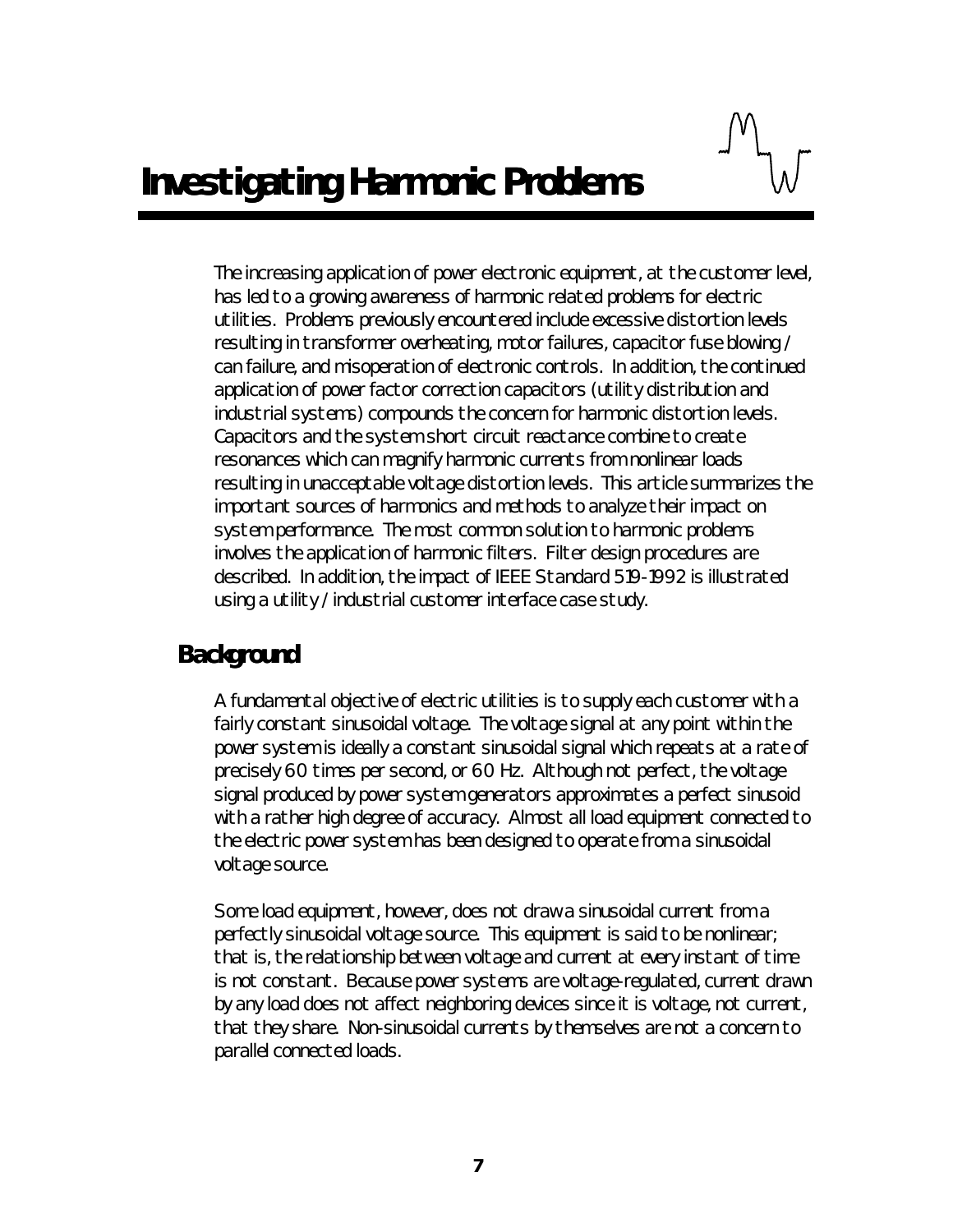A commonly used indicator of the impact of nonlinear load is total harmonic distortion (THD). THD is measurement waveform distortion with respect to the fundamental value. Voltage or current THD can be determined using the following relationship:

$$
V_{\text{THD}} = \frac{\sqrt{V_2^{2+} + V_3^2 + V_4^2 + \dots + V_n^2}}{V_1}
$$

Present trends in the electric power industry have placed an increased emphasis on the impact of nonlinear equipment. These include:

- **The increasing size and application of nonlinear equipment**. The most important nonlinear equipment classification is power electronic equipment. The percentage of electric power which passes through power electronic equipment is increasing dramatically because of the increased energy efficiency and flexible control that power electronic devices provide.
- **Increased application of capacitors** to maximize the utilization of existing power system equipment. Utilities encourage their customers to make better use of transformer capacity with power factor penalty clauses in rate structures; the utilities themselves may rely on capacitor application at both transmission and distribution levels to provide necessary voltage control as system load fluctuates over the course of a day or season.
- **Modern architectural / construction practices.** The use of modular office construction with reduced size neutral wires in three phase circuits has created a major concern for supplying single phase nonlinear loads, such as PC's, terminals, printers, etc. Although the 1990 National Electric Code requires neutral conductors to be sized the same as phase conductors for circuits supplying electronic equipment or fluorescent lighting, design engineers often still use the old Article 220 permitting undersized neutrals.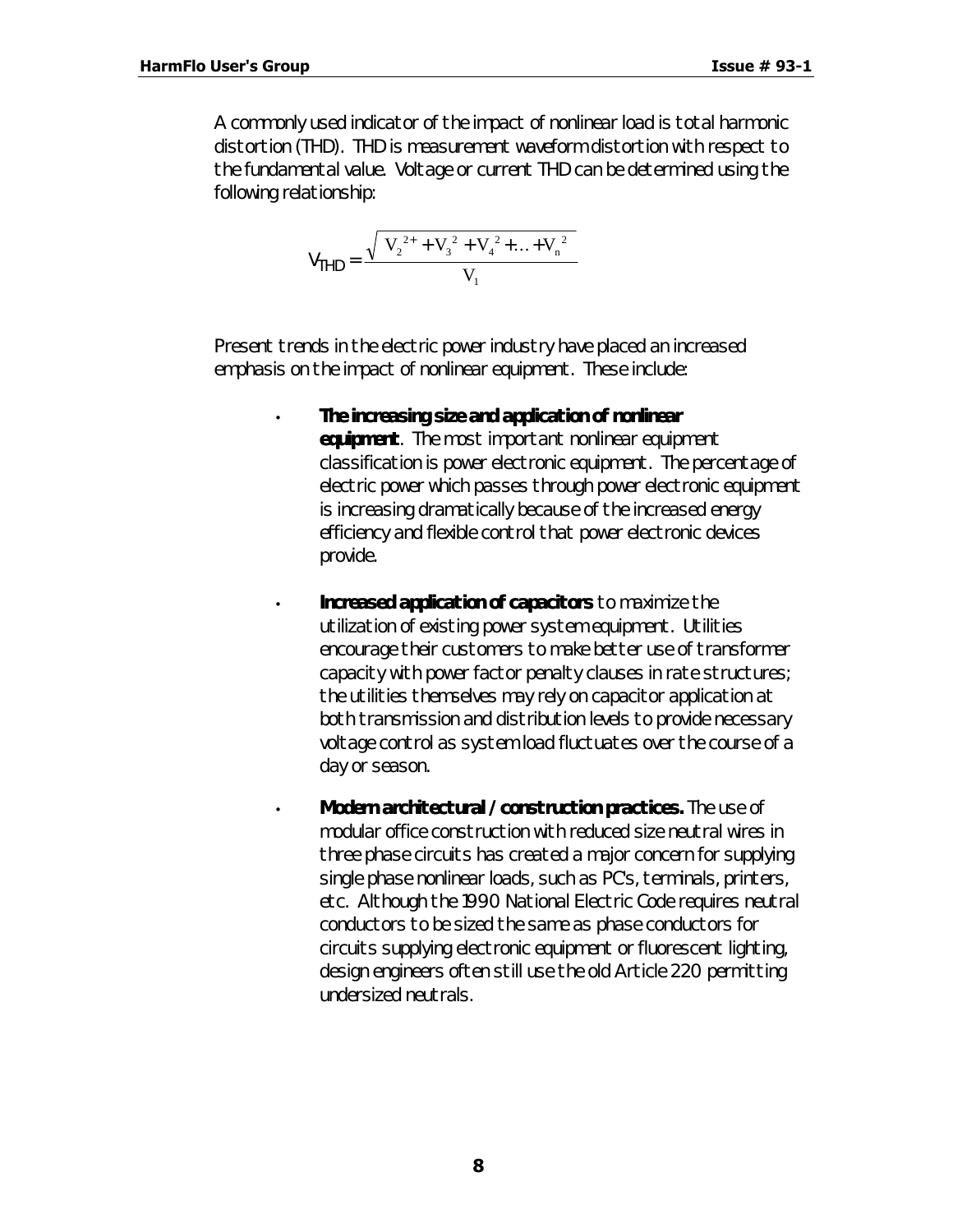# *Origin of Power System Harmonics*

Harmonic currents are created by devices and loads that have a nonlinear voltage/current characteristic. Nearly all of these devices are shunt connected, the bulk of which are loads. These devices fall into three major categories:

#### **1. Power Electronics**

Examples of equipment in this category include: rectifiers, adjustable-speed drives (ASDs - refer to Figure 1), uninterruptible power supply (UPS) systems, and inverters. Besides being the most significant source of harmonic currents on the system, this equipment can also be the most sensitive to distortion in the voltage waveform.

#### **2. Ferromagnetic Devices**

Transformers are the most important device in this category. The level of harmonic generation increases as the applied voltage increases above the transformer rating (increased magnetizing current due to saturation). Transformers are numerous, but produce distortions of only about 1% of the rated load current.

## **3. Arcing Devices**

Arcing devices generate harmonics due to the nonlinear characteristics of the arc. Arc furnaces are large harmonic sources in this category. However, fluorescent lighting has basically the same characteristic and is much more prevalent.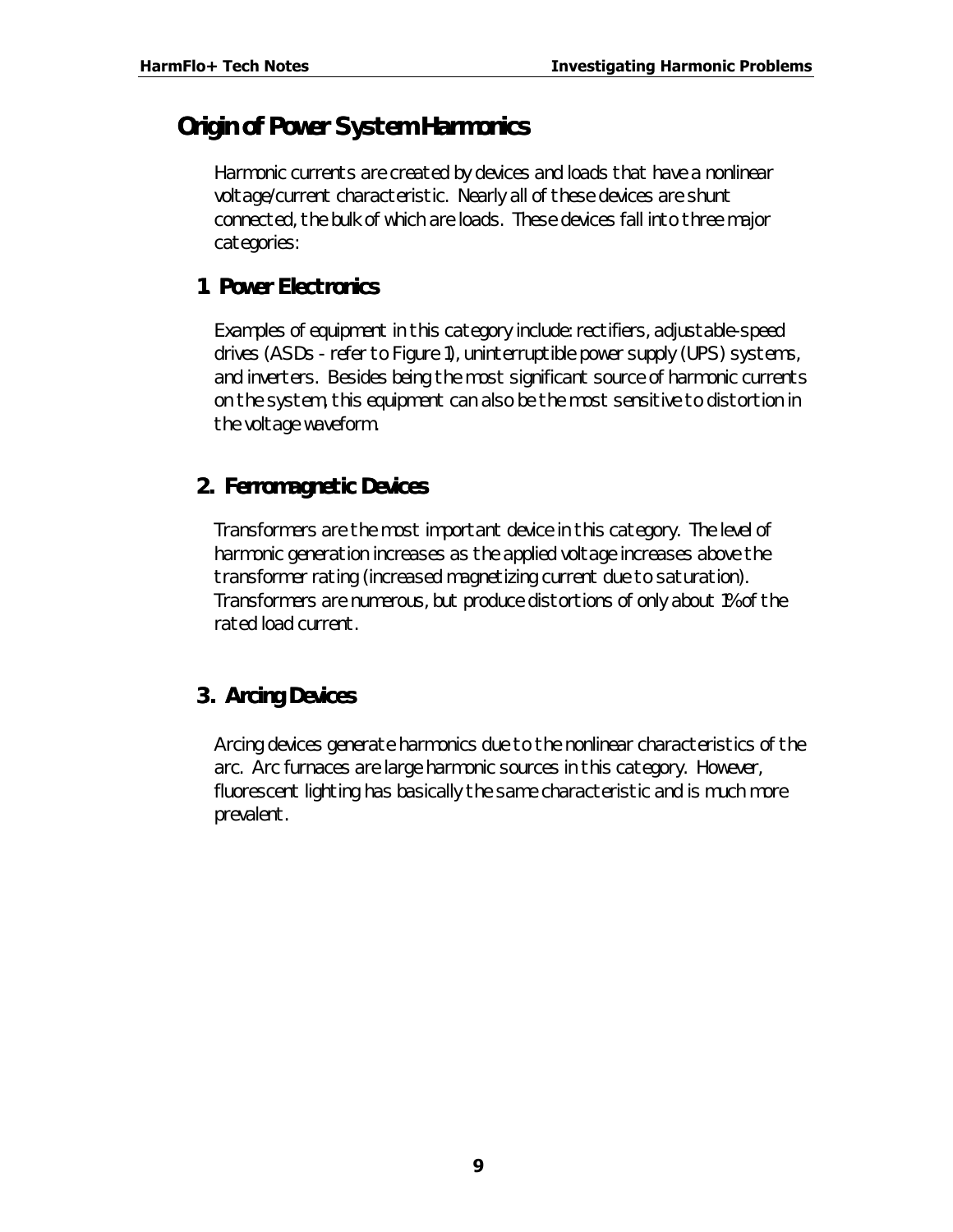

*Figure 1 - Example Measured Input Current and Voltage Waveforms for an Adjustable-Speed Drive.*

For the most part, the previously described devices inject harmonic current components into the distribution system (constant current source assumption valid when  $Z_{\text{source}} \ll Z_{\text{load}}$ ). The level of harmonic voltage distortion developed is a function of both the system impedance and the amount of current injected. In general, power systems can absorb a great deal of harmonic current without noticeable problems. However, changes to the power system, such as the addition of power factor correction capacitors, can cause voltage distortion levels to exceed recommended limits.

Analysis of harmonic concerns involves determining the amount of harmonic current which can be injected by nonlinear loads and then determining the system response to these harmonic currents.

# *System Analysis*

The utility / industrial harmonic interface problem can be solved using a comprehensive approach including site surveys, harmonic measurements, and computer simulations. One general procedure used for a harmonic analysis study consists of the following steps: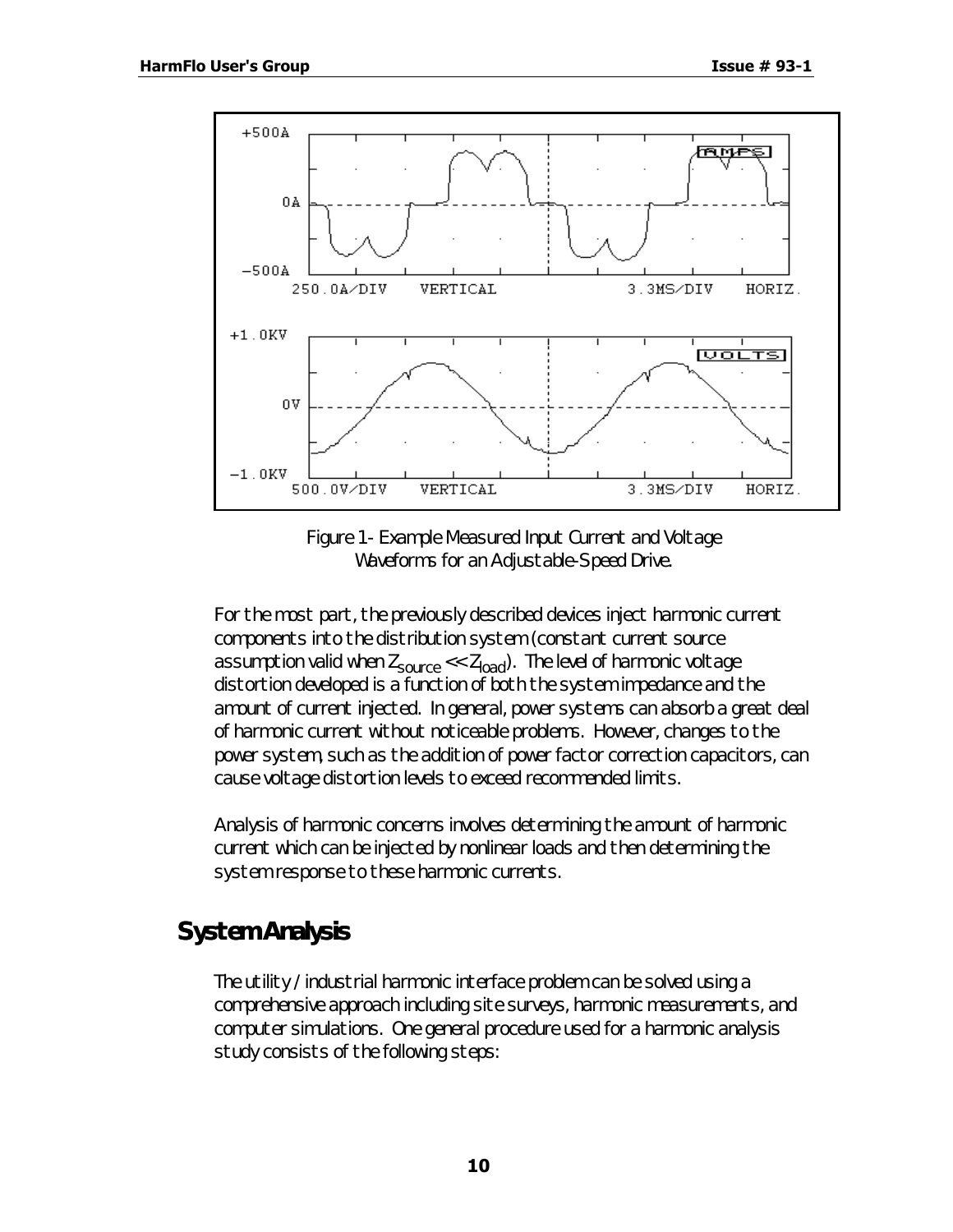#### **1. Preliminary Analysis / Model Development**

Simple calculations are used to determine the system resonant frequencies and then the preliminary model development is completed. Frequency response characteristics, as illustrated in the impedance versus frequency diagram (Figure 2), indicate the reaction of the system to injected harmonic currents. Initial estimates of voltage distortion levels are made based on the level of harmonic current injection and the frequency response characteristic.

Often problems associated with capacitor installation are a result of parallel resonance with the source impedance. Parallel resonance (large impedance as compared to  $Z_{source}$ ) occurs at the frequency where the shunt capacitive reactance is equal to the inductive source reactance and can be expressed in terms of the 60 Hz values as follows:

$$
h = \sqrt{\frac{MVA_{\rm SC}}{MVA_{\rm cap}}} = \sqrt{\frac{I_{\rm SC}}{I_{\rm cap}}} = \sqrt{\frac{X_{\rm C}}{X_{\rm S}}} \approx \sqrt{\frac{100*kVA_{\rm tx}}{kVA_{\rm cap}*Z_{\rm tx}(\%)}}
$$

where:

 $h =$  parallel resonance frequency (x 60 Hz)  $MVA<sub>SC</sub>$  = short circuit duty in MVA  $MVar<sub>can</sub> = capacitor bank rating in MVAr$  $I_{SC}$  = three-phase short circuit current in amps  $I_{\text{CAD}}$  = capacitor bank load current in amps  $X_{C}$  = shunt capacitive reactance (C - capacitance)  $\mathsf{X}_{\mathsf{SC}}$  = short circuit reactance (L<sub>S</sub> - inductance)  $kVA_{tx}$  = step-down transformer rating  $Z_{tx}$  = step-down transformer impedance  $kVAr<sub>can</sub> = capacitor bank rating$ 

This simple relationship provides an excellent first check to see whether or not harmonics are likely to be a problem. Almost all harmonic distortion problems occur when this parallel resonance moves close to the fifth or seventh harmonic, since these are the largest harmonic current components in loads like ASDs. However, the eleventh and thirteenth harmonics can also be a problem when ASDs (PWM type) are a large percentage of the total load. If the addition of a capacitor results in a significant increase in harmonics problems, parallel resonance phenomena is the most likely cause.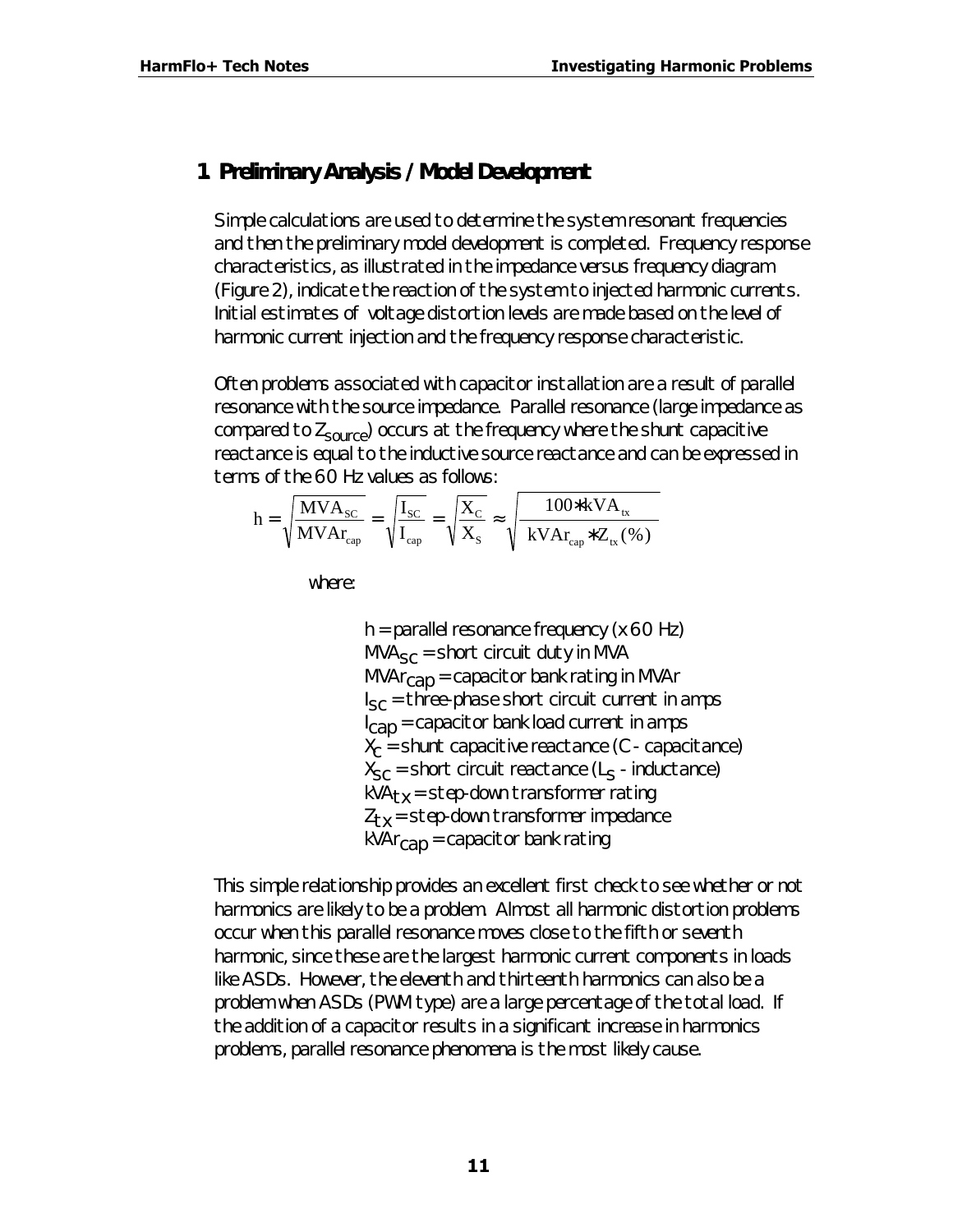Series resonance can also be a concern. The series combination of an inductor and capacitor appears as a very small impedance at its resonant frequency. There are certain instances where a shunt capacitor and the inductance of a transformer or distribution line may appear as a series LC circuit to source of harmonic currents. If the resonant frequency (same calculation as above) corresponds to a characteristic harmonic frequency of the nonlinear load, the series LC circuit will attract a large portion of the harmonic current that is generated. A customer having no nonlinear load, but utilizing power factor correction capacitors, may in this way experience high voltage distortion due to neighboring harmonic sources.



*Figure 2 - Frequency Response Characteristic for a 1500 kVA, 6% Transformer and a 500 kVAr Capacitor Bank*

#### **2. Harmonic Measurements**

Measurements are performed to characterize harmonic generating equipment and to verify the preliminary calculations. In conjunction with a computer simulation tool, harmonic measurements can be a very powerful method for evaluating harmonic distortion levels. Harmonic current and voltage measurements should be completed at individual loads to characterize nonlinear elements. The current measurement defines the harmonic generating characteristic of the load and the voltage measurement indicates the system response. Measurements on power systems can be quite costly due to manpower and equipment requirements. It is therefore wise to develop a measurement plan, with clear objectives, before beginning the effort. Modern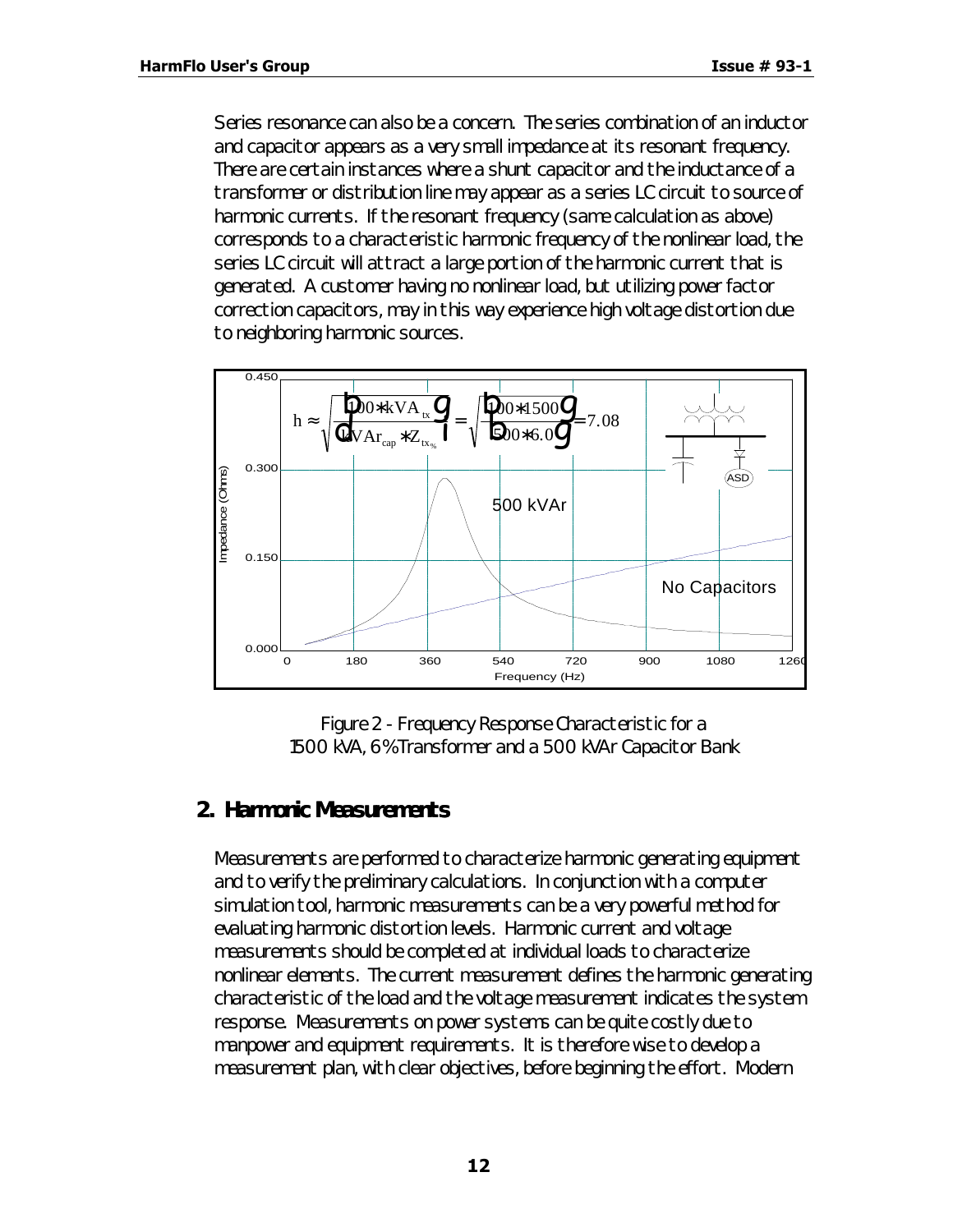spectrum analyzers have greatly enhanced the ability to perform measurements inexpensively.

#### **3. Performing Simulations**

The initial model, as developed in step 1, is modified based on the measurement results. Detailed simulations are performed to estimate harmonic distortion levels for a variety of conditions (an example of simulated voltage distortion is illustrated in Figure 3). "Frequency scan" simulations identify system configurations that can cause harmonic problems due to resonance conditions and harmonic distortion simulations are completed to evaluate the effectiveness of harmonic filters.



*Figure 3 - Example of Simulated Voltage Waveform*

## **4. Evaluating the Impact of Harmonics**

A principal effect of harmonic distortion is to increase losses and heating in almost every component in the electric power system. While contributing almost no useful work, harmonic components of voltage and current increase the RMS value of voltages and currents. Interaction of harmonic quantities and resistive loss mechanisms in power system components generates excess heat. Some losses are actually sensitive to frequency, so that the power loss per ampere of harmonic current is actually greater than that for fundamental frequency currents.

Problems with harmonics often show up at capacitor banks first. The main reason for this is that capacitors form the resonant circuit that magnifies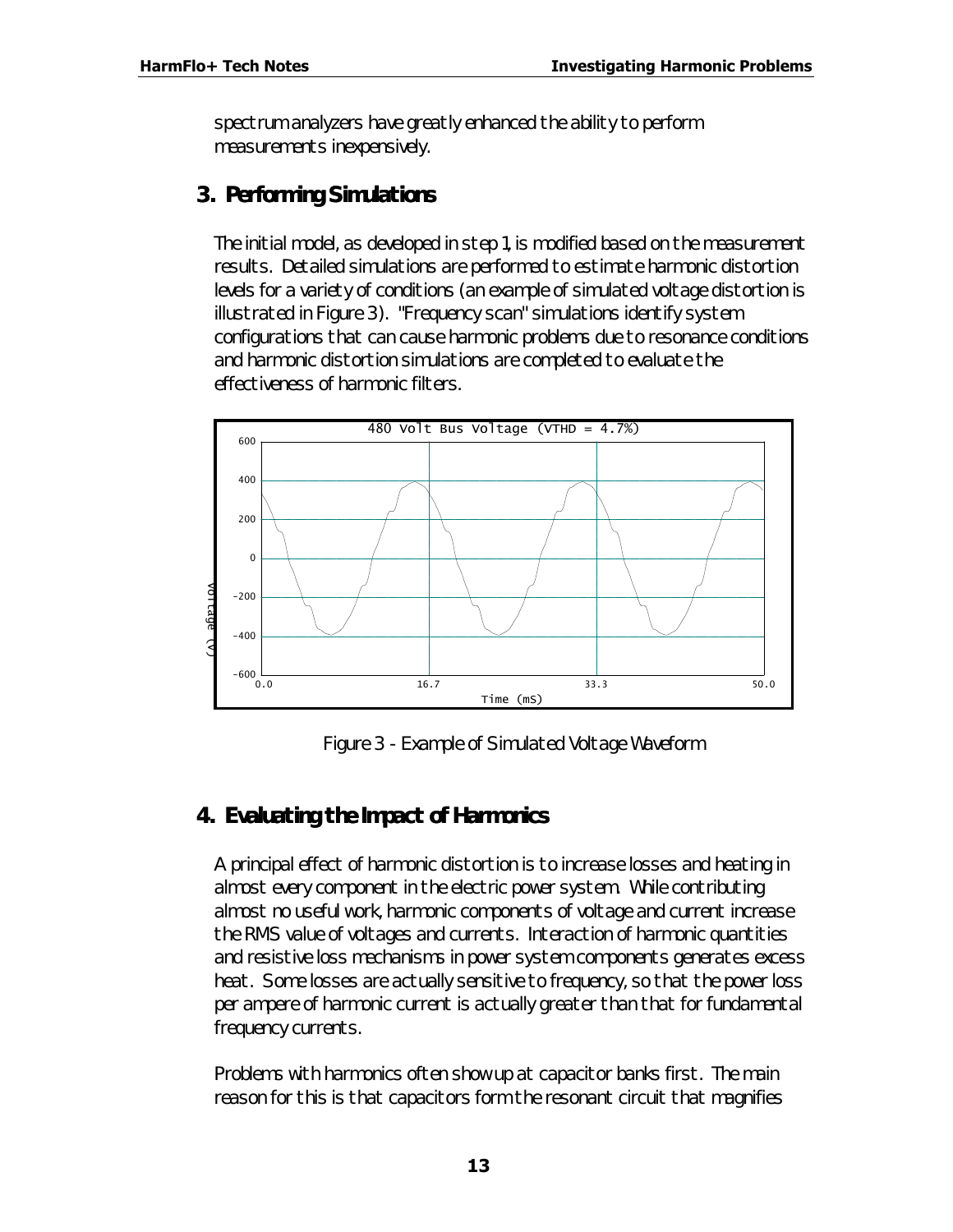harmonic current levels causing high voltage distortion levels. The highest voltage distortion in the resonant circuit occurs at the capacitor bank. This results in high capacitor currents at harmonic frequencies and overheating due to excessive RMS current is one common failure mode. Fuse blowing can also occur due to the high harmonic currents in the capacitor bank. The RMS current through a capacitor can be increased substantially by harmonics even when little voltage distortion exists because of the low capacitor impedance at harmonic frequencies. If voltage distortion is significant, insulation failure due to excessive peak voltage values can occur, since the peak value of the voltage can be as high as the arithmetic sum of all the individual harmonic voltages.

Resistive loads will actually absorb slightly more power from a distorted voltage since harmonic components will increase the RMS value of the waveform. The increase in power consumption is small for typical values of voltage distortion.

Line connected motor loads can be significantly impacted by harmonic voltage levels. Harmonic voltage distortion at the motor terminals is translated into harmonic fluxes within the motor. Harmonic fluxes do not contribute significantly to motor torque, and may act in a direction opposite to motor rotation. The effect on motors is similar to that of negative sequence currents. Decreased efficiency and torque, along with increased losses, heating, and vibration are symptoms of harmonic voltage distortion.

Power transformers are also affected by harmonic distortion. Distortion of transformer load current is the most significant impact, leading to higher than normal temperatures at "hot spots" within the windings. If harmonic distortion of the load current is high, transformers must be derated to account for the increased heating effect of the distorted current. Guidelines for transformer derating are detailed in ANSI/IEEE Standard C57.110.

#### **5. Determining IEEE 519 Compliance**

It may be necessary to evaluate harmonic current production with respect to utility requirements. IEEE Standard 519-1992 presents a methodology for evaluating the harmonic current a customer injects onto the utility system. It also protects the customer by specifying maximum harmonic voltage distortion levels that utilities can supply. The standard should be used for guidance in the design of power systems with nonlinear loads. Table 1 illustrates example current requirements.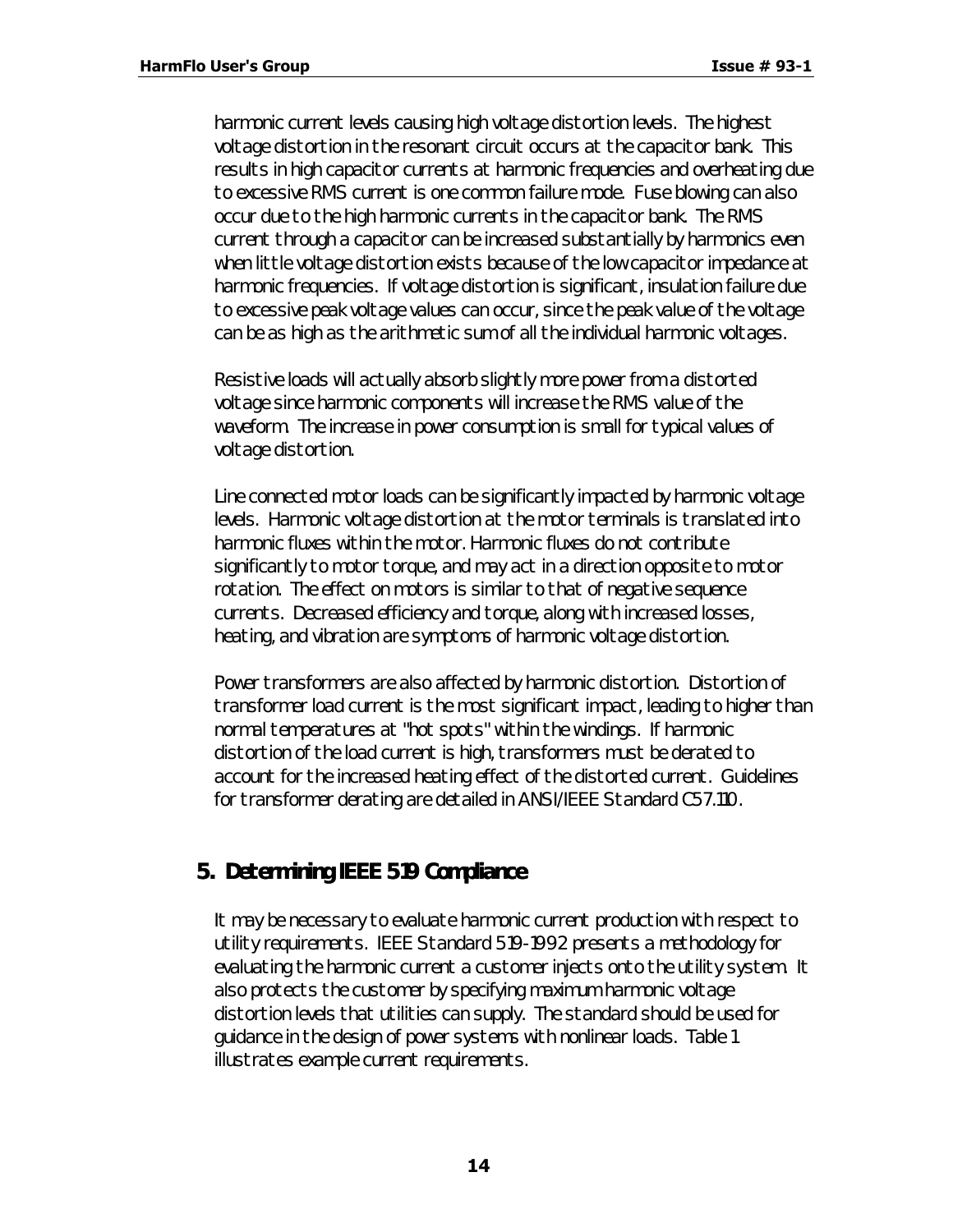| Individual Frequency Limits (% of $I_1$ )                                                                   |      |            |           |            |     |      |  |
|-------------------------------------------------------------------------------------------------------------|------|------------|-----------|------------|-----|------|--|
| <b>SCR</b>                                                                                                  | h<11 | 11-17      | $18 - 23$ | 24-35 h>34 |     | TDD  |  |
| SCR < 20                                                                                                    | 4.O  | 2.0        | 1.5       | 0.6        | 0.3 | 5.0  |  |
| 20 <scr<50< td=""><td>7.O</td><td>3.5</td><td>2.5</td><td>1.0</td><td>0.5</td><td>8.0</td></scr<50<>        | 7.O  | 3.5        | 2.5       | 1.0        | 0.5 | 8.0  |  |
| 50 <scr<100< td=""><td>10.0</td><td>4.5</td><td>4.O</td><td>1.5</td><td>0.7</td><td>12.O</td></scr<100<>    | 10.0 | 4.5        | 4.O       | 1.5        | 0.7 | 12.O |  |
| 100 <src<1000< td=""><td>12.0</td><td>5.5</td><td>5.0</td><td>2.0</td><td>1.0</td><td>15.O</td></src<1000<> | 12.0 | 5.5        | 5.0       | 2.0        | 1.0 | 15.O |  |
| SCR>1000                                                                                                    | 15.O | $\prime$ O | 60        | 2.5        | 14  |      |  |

#### *Table 1 - Harmonic Current Injection Limits for Individual Customers (120V-69kV)*

Note:

- SCR = ratio of the short circuit current at the point of common coupling\* to the maximum average demand load current
- TDD = Total Demand Distortion, current distortion in percent of the maximum average demand load current  $(\mathsf{l}_\mathsf{L})$
- *\* IEEE 519-1992 defines the point of common coupling (PCC) as: "A point of metering or any point as long as both the utility and the customer can either access the point for direct measurement of the harmonic indices meaningful to both or estimate the harmonic indices at a point of interference (POI) through mutually agreeable methods"*

## **6. Developing Solutions to Harmonic Concerns**

In the event that distortion levels are not within acceptable limits, the frequency response characteristics of the system can be altered by changing capacitor sizes or locations, by changing source characteristics, or by designing harmonic filters.

Shunt filters are the most common solution because they can provide reactive power support at the fundamental frequency and a low impedance path for one or more harmonic current components to flow. The filter components must be specifically designed to withstand the harmonic components along with the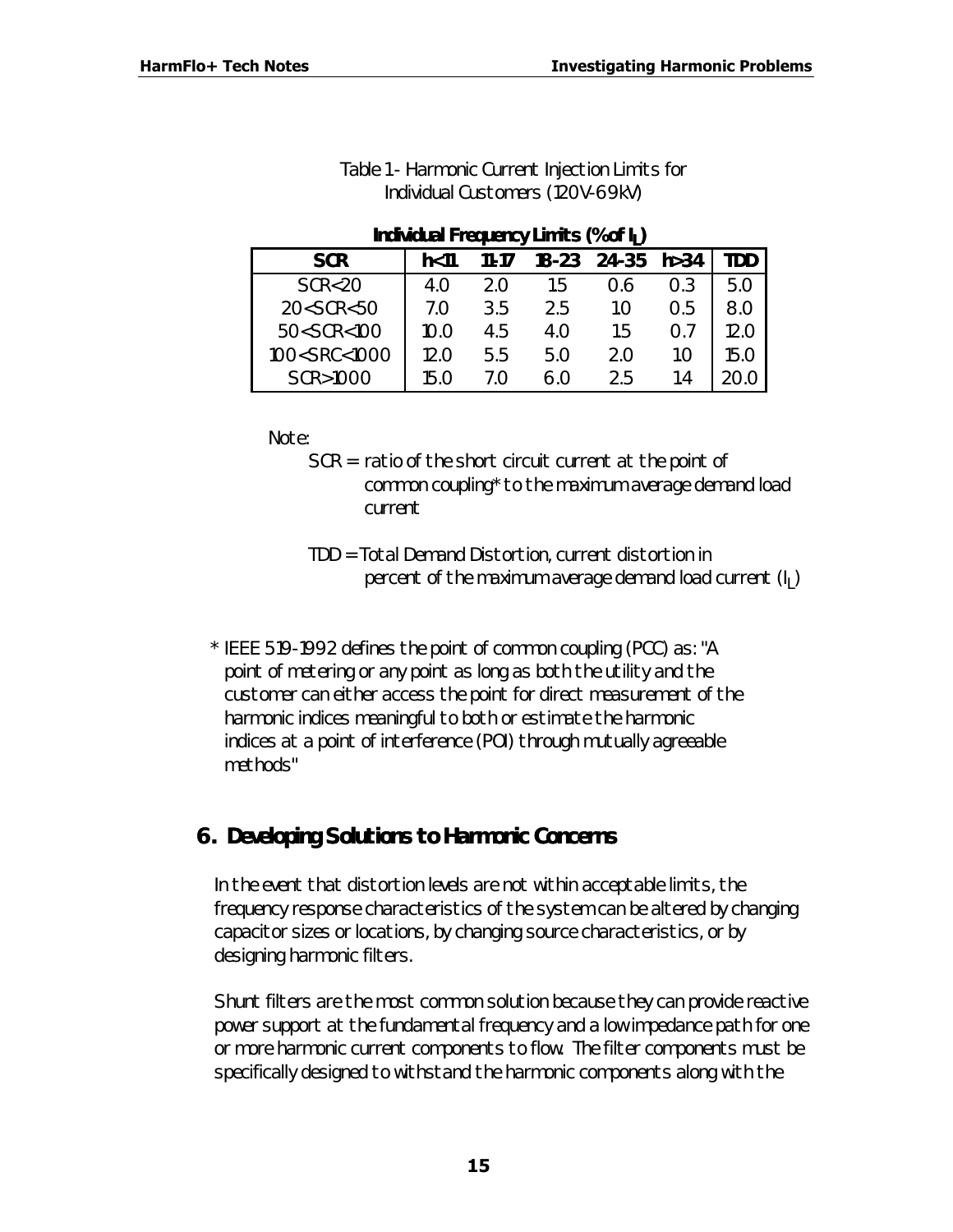fundamental frequency voltages and currents. In general, it is desirable to use capacitors with a higher voltage rating than the system.

The harmonic filter provides a low impedance path for harmonic currents, thereby minimizing harmonic voltage distortion problems. The filter is tuned slightly below the harmonic frequency of concern. This method allows for tolerances in the filter components and prevents the filter from acting as a short circuit for the offending harmonic current. This allows the filter to perform its function of providing a low impedance at the harmonic frequency while helping to reduce the duty on the filter components.

The general method for applying filters is as follows:

- Apply one single-tuned shunt filter first. and design it for the lowest generated frequency.
- Determine the filters effectiveness by determining the voltage distortion (THD) and the harmonic currents injected into the system. Compare values with specified limits (i.e. IEEE Std 18- 1992 for capacitors).
- Vary the filter elements according to the specified tolerances and recheck its effectiveness.
- Check the frequency response characteristic to verify that the newly created parallel resonance is not close to a harmonic frequency.
- If necessary, investigate the need for several parallel filters, such as 5<sup>th</sup> and 7<sup>th</sup>.

# *Example Utility / Industrial Interface Case Study*

The application of power factor correction capacitors in a nonlinear environment (ASDs) can create harmonic problems if resonance concerns are not evaluated. The following case study illustrates one possible method for evaluating power correction and harmonic concerns together. In addition, the impact of harmonic current limits, such as those outlined in IEEE 519-1992, are illustrated.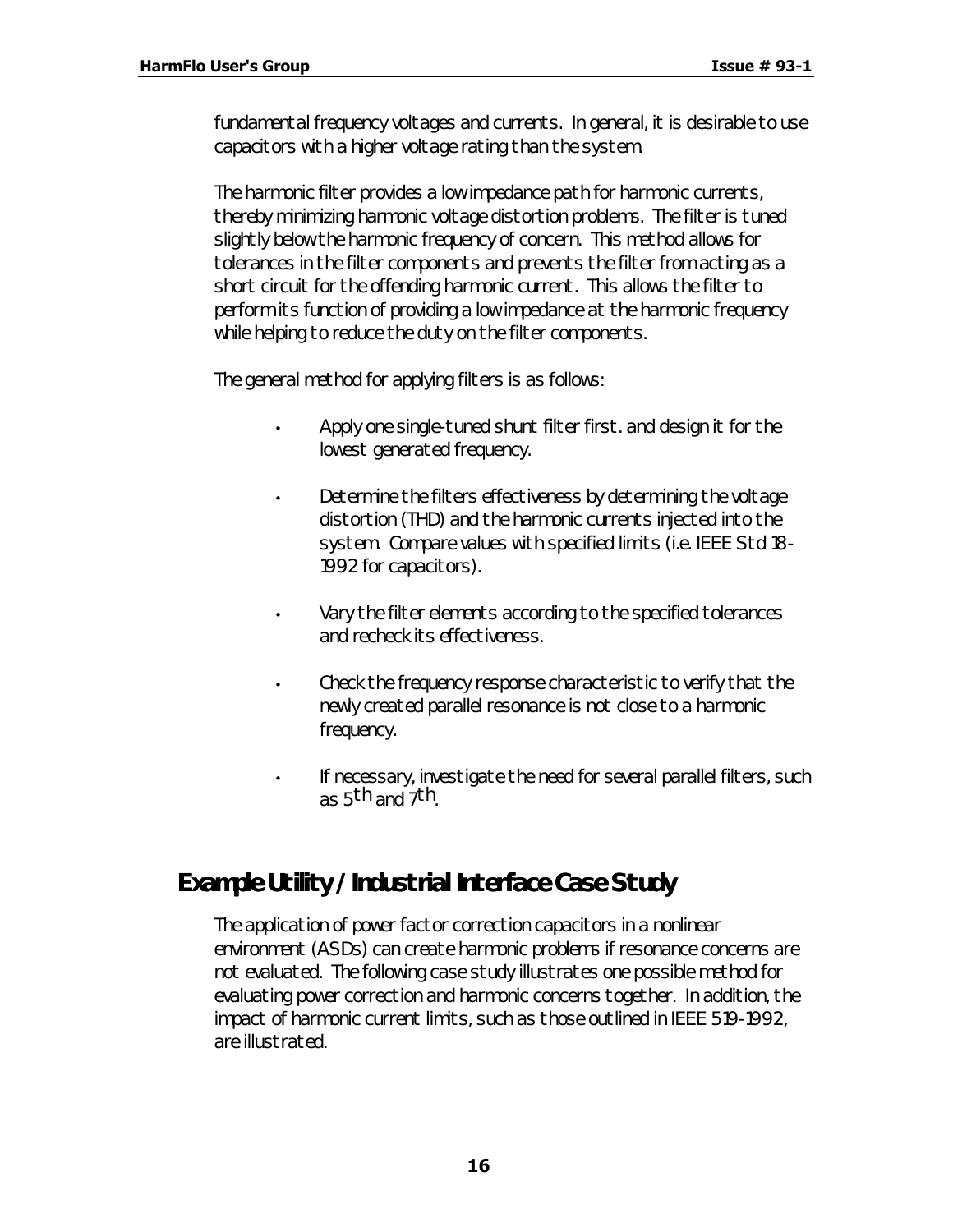## **System Description:**

Figure 4 summarizes the oneline diagram and harmonic current waveforms for the system to be analyzed. The system illustrated consist of a utility distribution feeder supplying an industrial plant. Source strength, feeder impedance, step-down transformer impedance, and loading can be considered typical. The harmonic current characteristics were determined from previous field measurements.

#### *System Parameters:*

| 12.5kV Source Strength:        | 200 MVA (0.78 $\Omega$ ) |
|--------------------------------|--------------------------|
| 12.5kV Capacitor Size:         | 3 MVAr                   |
| 12.5kV Feeder Load:            | 5 MW                     |
| Distribution Feeder Impedance: | $0.2\Omega$              |
|                                |                          |

#### *Plant Load Summary:*

480 Volt Bus #1:

| Fluorescent Lighting (THD = $21.7\%$ ): | 200 kVA |
|-----------------------------------------|---------|
| Miscellaneous Load ( $pf = 85\%$ ):     | 500 kVA |

480 Volt Bus #2:

| Induction Motor ( $pf = 85\%$ ):       | 200 HP |
|----------------------------------------|--------|
| dc Drive $(THD = 35.2%)$ :             | 250 HP |
| PWM ASD - no choke $(THD = 130.7\%)$ : | 25 HP  |
| PWM ASD - 3% choke $(THD = 45.1\%)$ :  | 100 HP |

120 Volt Bus #1:

Office Load - SMPS (THD = 77.2%): 30 kVA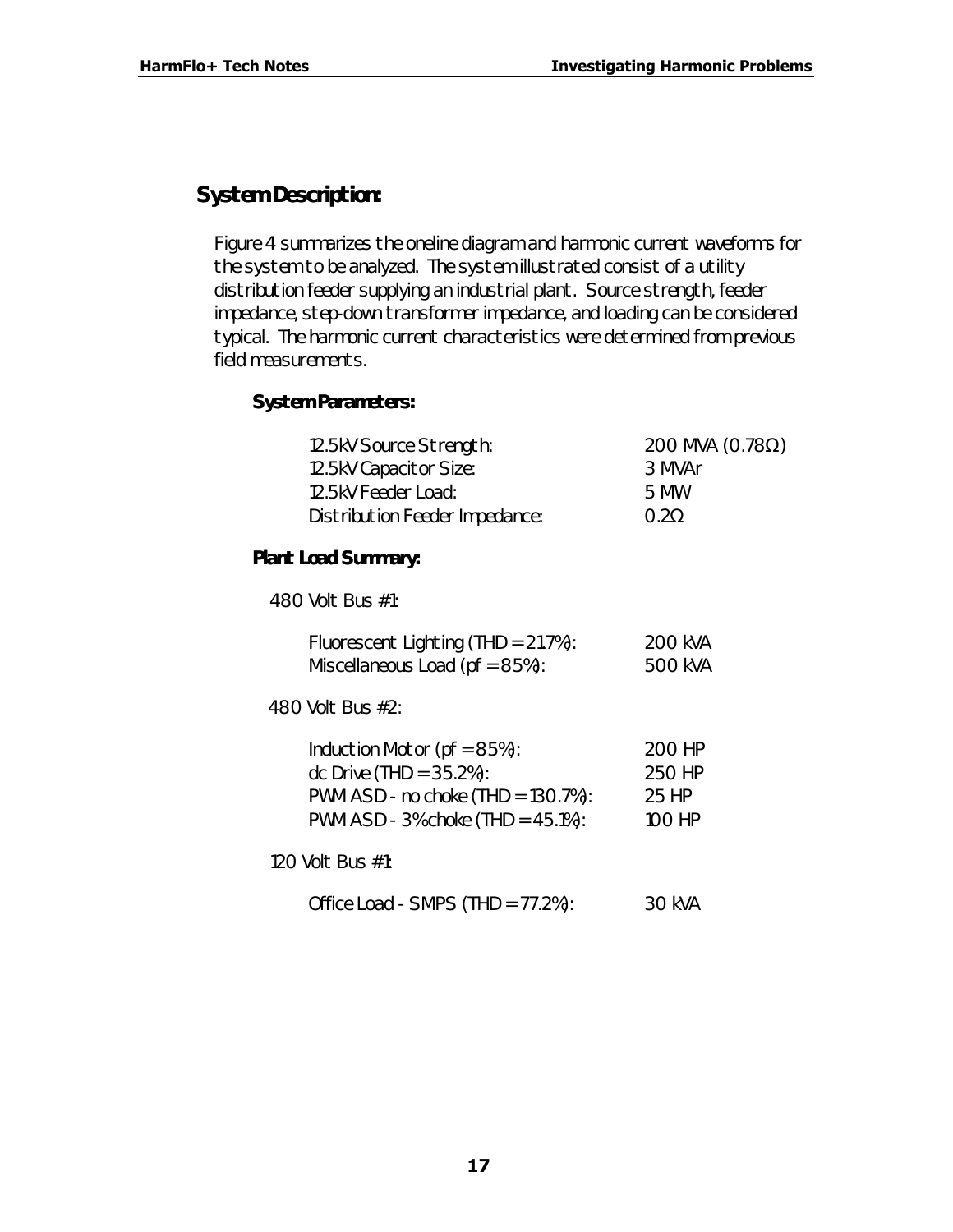

*Figure 4 - Oneline Diagram for Interface Case Study* The initial case is with the plant operating as illustrated in the oneline (no power factor correction installed). The voltage distortion for each bus is:

**12.5kV @ PCC - 0.3% 480 Volt Bus #1 - 0.6%**

#### **480 Volt Bus #2 - 2.7% 120 Volt Bus - 3.1%**

As expected, there are no problems experienced with these distortion levels. In addition, harmonic current levels at the PCC are well within requirements. The current limits are determined from Table 1. The short circuit current at the PCC is 7288 amps and the maximum average demand load current is assumed to be 75% of the connected load value, or 45 amps. This yields a SCR of 162. Table 2 summarizes the harmonic current levels at the PCC for this case.

|                                                  |  |                             |  | $5^{\text{th}}$   7th   11th   13th   17th   19th   23rd   25th   TDD                                       |    |
|--------------------------------------------------|--|-----------------------------|--|-------------------------------------------------------------------------------------------------------------|----|
| 519                                              |  |                             |  | $\vert$ 5.4 $\vert$ 5.4 $\vert$ 2.5 $\vert$ 2.5 $\vert$ 2.5 $\vert$ 2.3 $\vert$ 0.9 $\vert$ 0.9 $\vert$ 6.8 |    |
| Actual   3.1   1.3   0.9   0.5   0.5   0.2   0.4 |  |                             |  | $0.1$   4.2                                                                                                 |    |
| Exceed   No                                      |  | No   No   No   No   No   No |  | No                                                                                                          | No |

*Table 2 - Harmonic Current Evaluation*

The next case investigates the effect of correcting the plant's power factor from approximately 90% to 98%. This is accomplished by installing 200 kVAr capacitors on both 480 volt buses. Recalling the hand calculation for

estimating the resonance created when capacitors are added:  
\n
$$
h \approx \sqrt{\frac{D_{0} * kVA_{tx}}{QVA_{cap} * Z_{tx}(\%)1}} = \sqrt{\frac{D_{0} * 1500}{Q_0 * 6.0}} = 11.2
$$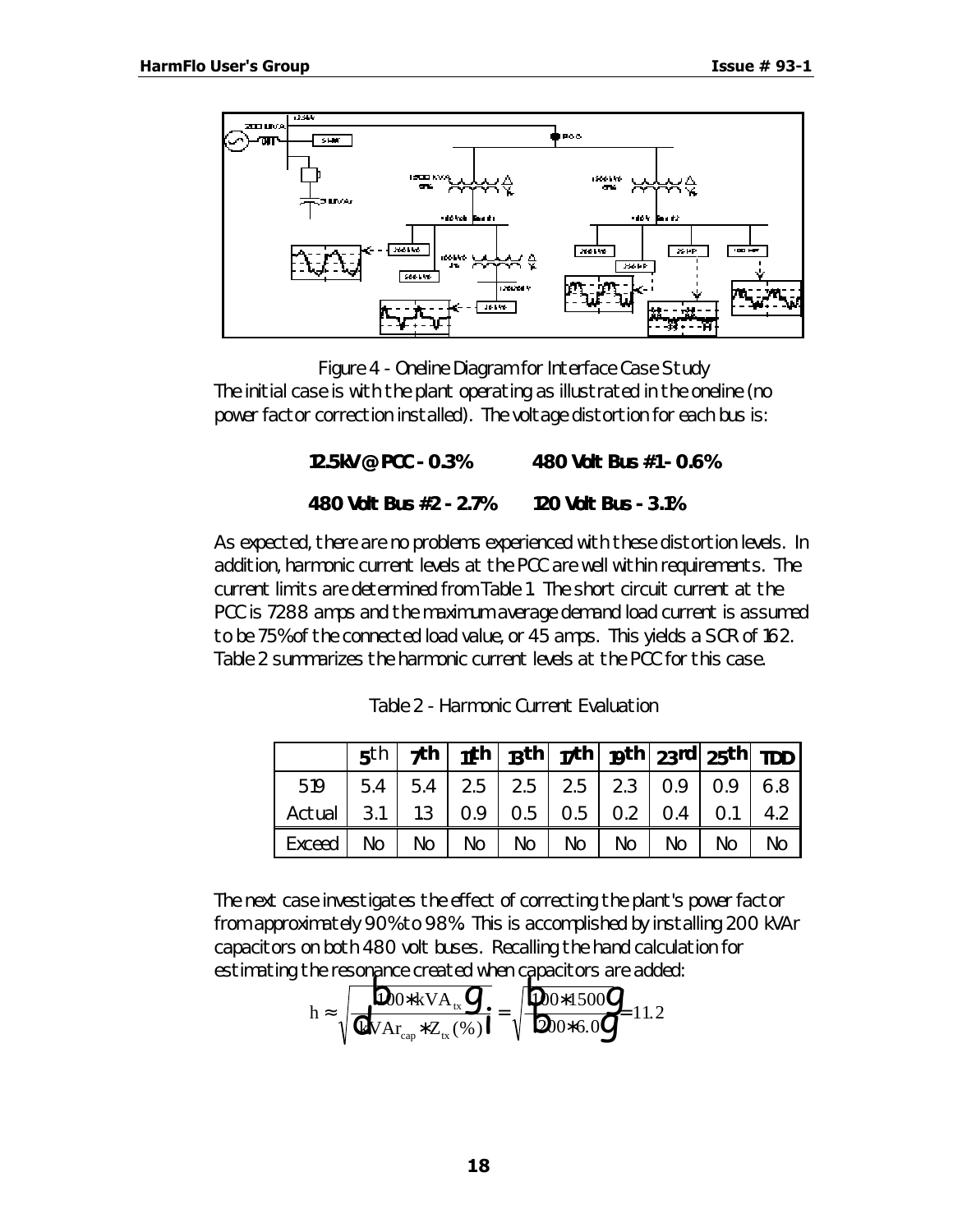For this case, a resonance close to the 11<sup>th</sup> harmonic is created. This fact is significant due to the fact that 11<sup>th</sup> harmonic current is created by each of the nonlinear loads in the example system.

For this case, the voltage distortion for each bus is:

**12.5kV @ PCC - 0.6% 480 Volt Bus #1 - 2.3%**

**480 Volt Bus #2 - 5.4% 120 Volt Bus - 3.5%**

Table 3 summarizes the harmonic current levels for this case.

|                                                              |     |    |          |    |    |    | $5^{\text{th}}$   7th   11th   13th   17th   19th   23rd   25th   TDD |    |
|--------------------------------------------------------------|-----|----|----------|----|----|----|-----------------------------------------------------------------------|----|
| $519$   5.4   5.4   2.5   2.5   2.5   2.3   0.9   0.9   6.8  |     |    |          |    |    |    |                                                                       |    |
| Actual   4.1   2.4   2.9   0.8   0.3   0.1   0.1   0.1   5.3 |     |    |          |    |    |    |                                                                       |    |
| Exceed                                                       | No. | No | Yes   No | No | No | No | No.                                                                   | No |

*Table 3 - Harmonic Current Evaluation for the Case with Power Factor Correction*

The 11th harmonic resonance, caused by the installation of the capacitor banks, has caused the 11th harmonic current limit to be exceeded.

The initial solution to this resonance case might seem to be installing 11<sup>th</sup> harmonic filters. However, it is important to remember that when installing filters, the tuning frequency should be below the lowest harmonic of concern.

The final case evaluates the effect of converting the 200 kVAr power factor correction banks into 4.7<sup>th</sup> harmonic filters. The impedance of the filter reactors can be determined using the following relationship:

$$
X_{R} = \frac{kV^{2}{}_{cap_{raded}}}{{\bf \textbf{A}}V A_{r_{cap_{raded}}} * h^{2}} = \frac{0.480^{2}}{0.25 * 4.7^{2}} \sqrt{\tau} 0.042 \Omega
$$

For the harmonic filter case, the voltage distortion for each bus is:

**12.5kV @ PCC - 0.2% 480 Volt Bus #1 - 0.6% 480 Volt Bus #2 - 1.8% 120 Volt Bus - 3.2%**

Table 4 summarizes the harmonic current levels at the PCC for this case.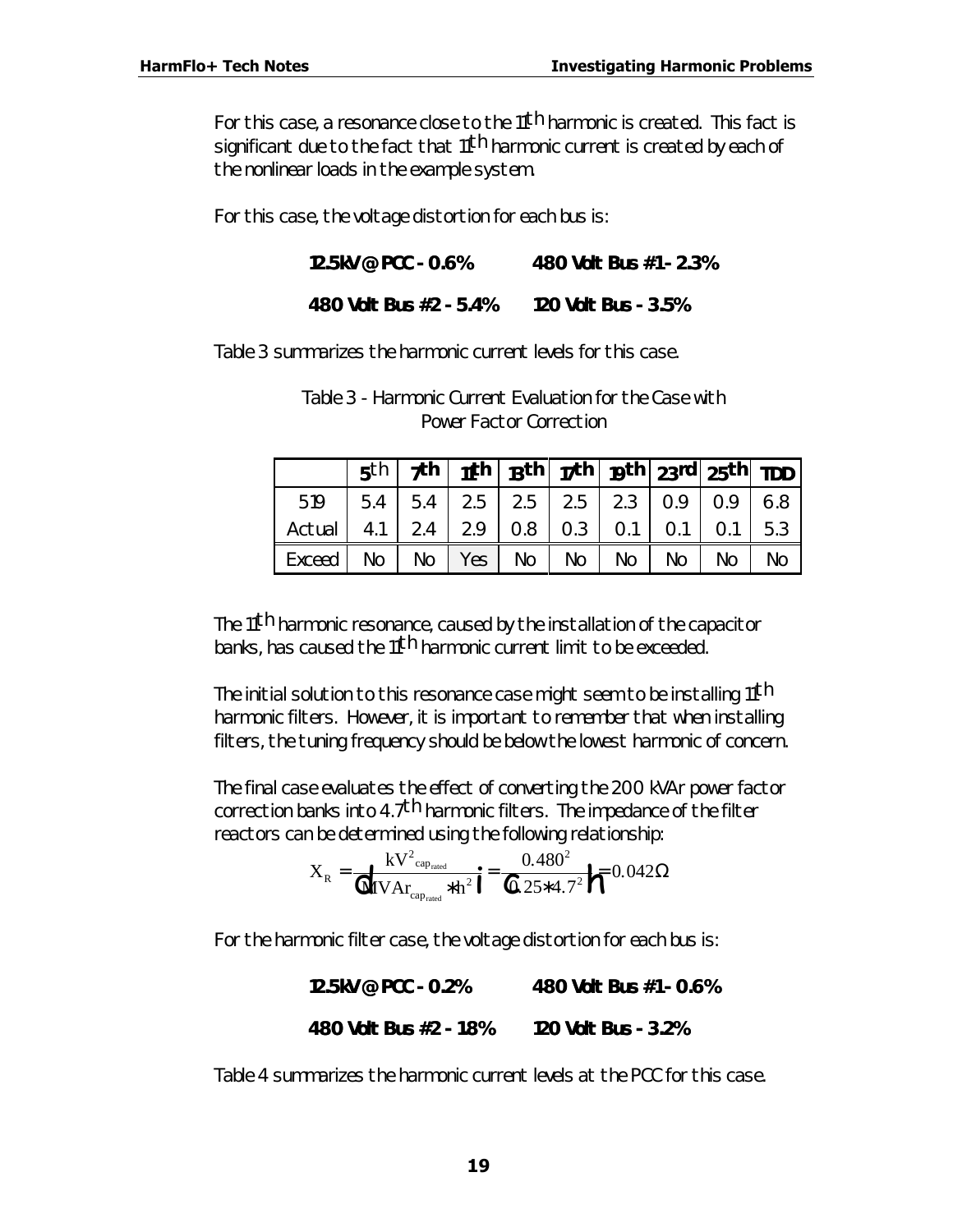|                            |    |             | $5^{\text{th}}$   7th   11th   13th   17th   19th   23rd   25th   TDD |             |    |    |                               |     |
|----------------------------|----|-------------|-----------------------------------------------------------------------|-------------|----|----|-------------------------------|-----|
| 519                        |    |             | $5.4$   $5.4$   $2.5$   $2.5$   $2.5$   $2.3$   $0.9$   $0.9$   6.8   |             |    |    |                               |     |
| Actual $\vert$ 1.1 $\vert$ |    | $0.9$   0.7 |                                                                       |             |    |    | $0.4$   0.4   0.2   0.3   0.1 | 2.9 |
| Exceed                     | No | No   No     |                                                                       | $No$   $No$ | No | No | No                            | No  |

| Table 4 - Harmonic Current Evaluation for the Case with Harmonic Filters |  |
|--------------------------------------------------------------------------|--|
|--------------------------------------------------------------------------|--|

A more rigorous harmonic filter design [1] should be used when sizing the filter components. Basically, the filter capacitor size is determined by power factor correction requirements and the reactor design must be capable of dissipating the additional heat generated by the harmonic currents from the nonlinear loads and the utility system. The limits specified in IEEE Standard 18-1992 should be used to determine filter capacitor duty.

# *References*

- [1] T.E. Grebe, M.F. McGranaghan, and M. Samotyj, "Solving Harmonic Problems in Industrial Plants and Harmonic Mitigation Techniques for Adjustable-Speed Drives," Presented at the ELECTROTECH 92, June 14-18,1992, Montreal.
- [2] D.E. Rice, "Adjustable Speed Drive and Power Rectifier Harmonics Their Effect on Power System Components," IEEE Paper No. PCIC-84-52.
- [3] IEEE Standard 519-1992, "IEEE Recommended Practices and Requirements for Harmonic Control in Electric Power Systems."

 *Thomas Grebe Electrotek Concepts, Inc.*

*authors note: The SuperHarm datafile for this case study "HARMTECH.SHA" can be downloaded from the Electrotek bulletin board (HarmFlo User's Group section).*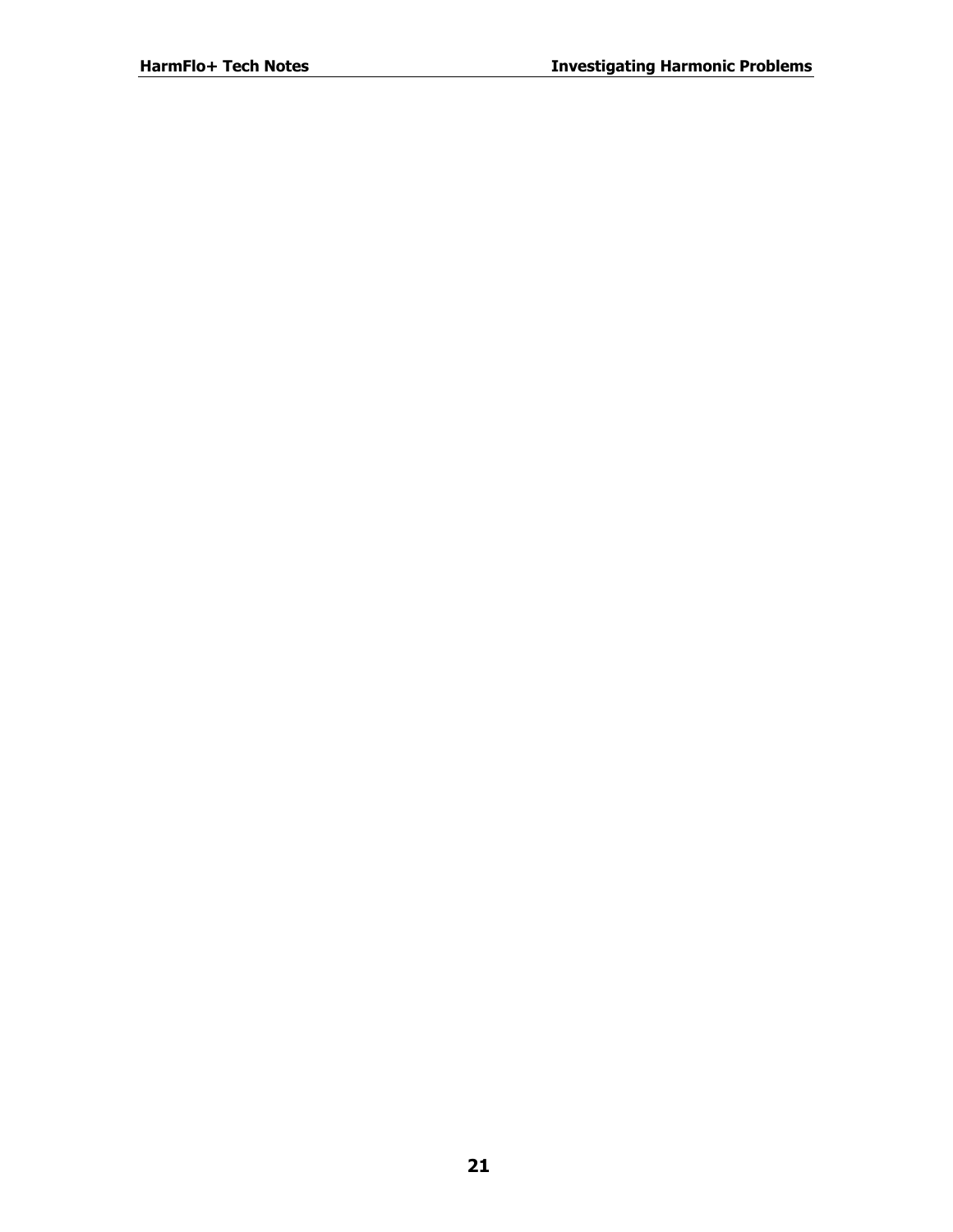# *Setting Up the Model:*

The first step in any model is to obtain a oneline diagram. If this document is available from the customer, confirm all elements. When such a document is not available, take the information supplied from the customer and create your own. In both cases, there will be work to do once the base document is obtained.

Constructing the oneline diagram for the SuperHarm model should represent the elements as they will be entered into the data file. Information required for the data file, i.e. line reactance's, transformer voltage and impedance information, and system information, should appear on the oneline diagram. If it is possible to lump loads together, they should be represented as such on the oneline diagram. For those of you that have been modeling one or two bus systems this may seem to be a ridiculous amount of detail, but when your model represents several hundred elements it is crucial. The oneline diagram will be the flow chart to the data file. If it is a good representation of your system and is followed step by step in constructing the data file, testing and trouble shooting the model will be straight forward.



*Figure 1*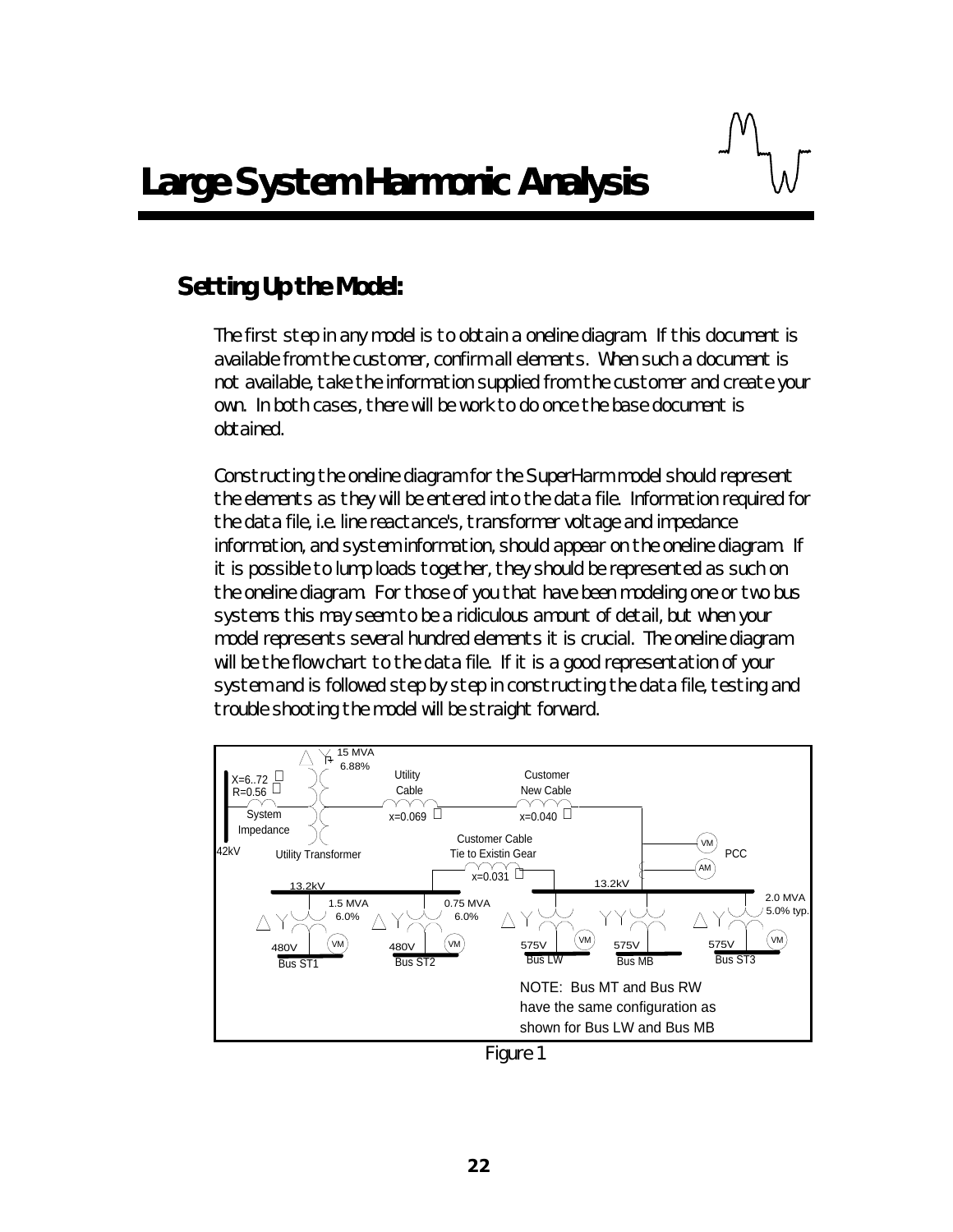# *Constructing the SuperHarm Files:*

When constructing a large model to be simulated in SuperHarm it is essential to use include files, so called 'modules' for those of you in the EMTP User's Group. This method of writing data files will result in smaller and simpler data files, because devices such as transformers that require four or five lines of code only have to be written once in the include file. The data file, figure 2, will call the include as many times as required passing unique parameters each time. Include files are used in three ways outlined below.

```
!Harmonic Analysis
!Brian Prokuda, ETK-PSE
!May 13, 1993
#include \projects\stl_tech\sims\stdata1.shd
!Source DE 41,560V 3569A 3ph fault
#include \shincl\3ph_src.shi (src,42kv,freq,srcv,rs,xs,rd)
!Utility Substation Transformer
#include \shincl\dy_xfmr.shi
(42kv,desb,tdesbmva,tdesbhkv,tdesbxkv,tdesbxt,tdesbrt,tdesbrn)
```
#### *Figure 2*

#### **Define Files:**

The first is the .SHD or Define include file. This makes running several unique cases very efficient. For instance, say it is necessary to analyze a plant in several load configurations. It is possible to write one data file and a define file representing each of the load configurations. To run each of the cases only the name of the define file needs to be changed in the data file, STDATA1.SHD in figure 2. Once the model is constructed and verified, this should make it very difficult to corrupt the data file. See a partial copy of STDATA1.SHD in figure 3 below.

It is useful to create the base case define file and modify the model as necessary to obtain reasonable results. Once satisfied with the model, the base case define file should be copied and renamed to represent each of the cases to be run. Even if only one value is to change, it is important to use a separate file so that other data isn't modified inadvertently. The define files are relatively small because they only contain three words per line and use little memory.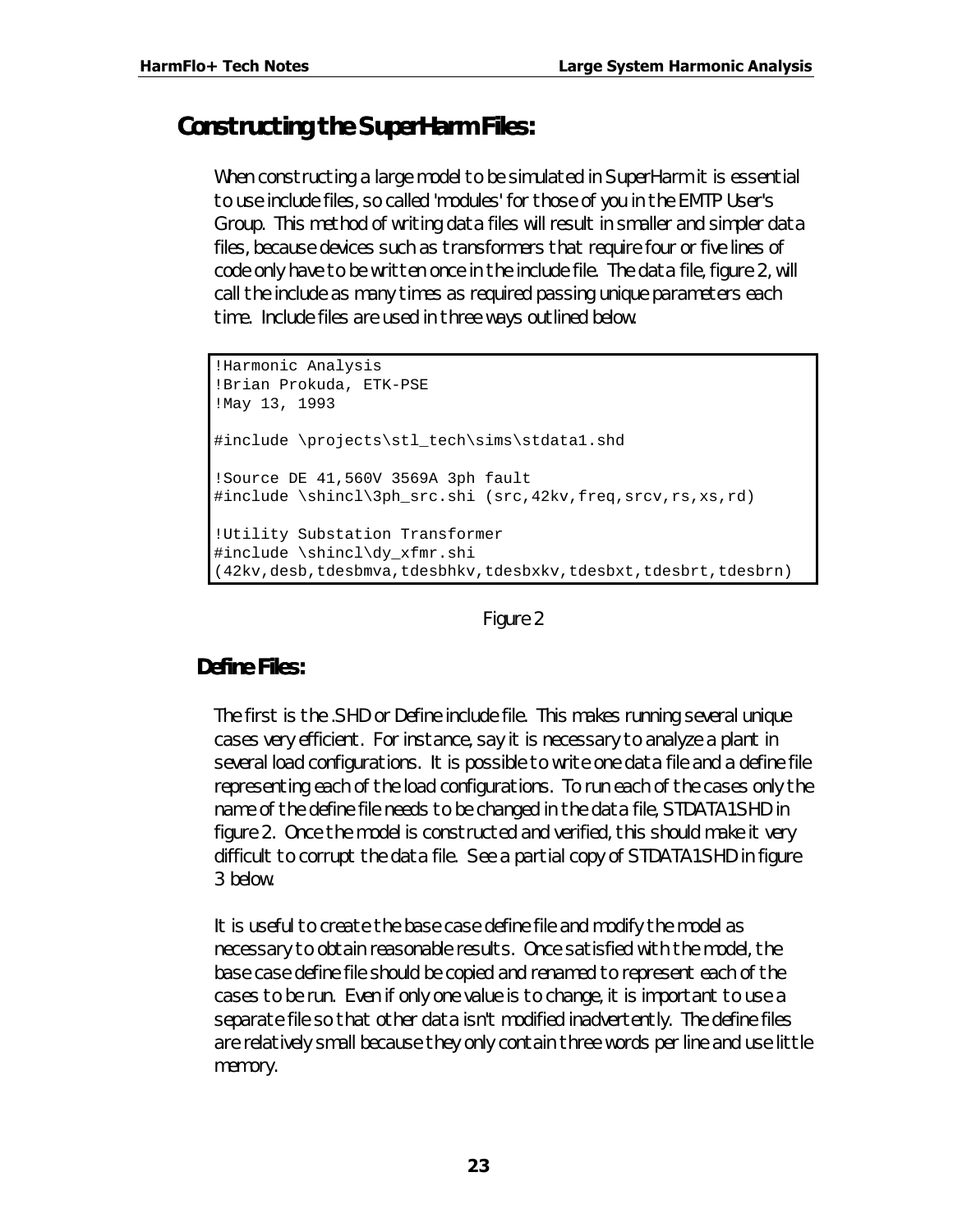```
!stdata1
!Brian Prokuda ETK-PSE
!May 17, 1993
options
fbase = 60retain voltagelist = {pcc2.a, lw.a, st1.a, st2.a, st3.a}retain currentlist = {pcc2.a, lwdca}#define drviso \shincl\dc40iso.shi
!setting switches to put devices in or out
#define stocaps 0<br>#define sto47 0
#define stab47!defining transformers to be used at different loads
#define lwxfmr \shincl\dy_xfmr.shi
#define mbxfmr \shincl\yy_xfmr.shi<br>#define mtxfmr \shincl\dy_xfmr.shi
#define mtxfmr \shincl\dy_xfmr.shi
define rwxfmr \shincl\yy_xfmr.shi#define 3xfmr
                             \shincl\dy_xfmr.shi
!Source Data
#define freq 60
#define srcv 4156<br>#define rs 0.56
#define rs 0.56
#define xs 6.72
#define rd 2000
!utility transformer
#define tdesbmva 15.0
#define tdesbhkv 41.56
#define tdesbxkv<br>#define tdesbxt
#define tdesbxt 6.88
#define tdesbrt<br>#define tdesbrn
             tdesbrn 0.0001
```
*Figure 3*

In combination with the 'if' command, a define statement may be used as a switch. An example of this may be seen in figure 4. A capacitor bank has been connected to the system, but will not be used in all of the cases to be run. If STOCAPS has been defined as a '1', then the capacitor bank is connected to the system. Otherwise the logical statement will be false and the include file will be ignored. The define command can also be used to define an entire path, i.e. DRVISO could be a keyword in a define statement and '\SHINCL\DC40ISO.SHI' is the path that DRVISO represents, see figure 3. In a second define file, representing another case, DRVISO might represent '\SHINCL\DC50ISO.SHI'. The directory 'SHINCL' is where the includes representing different type of system devices is located.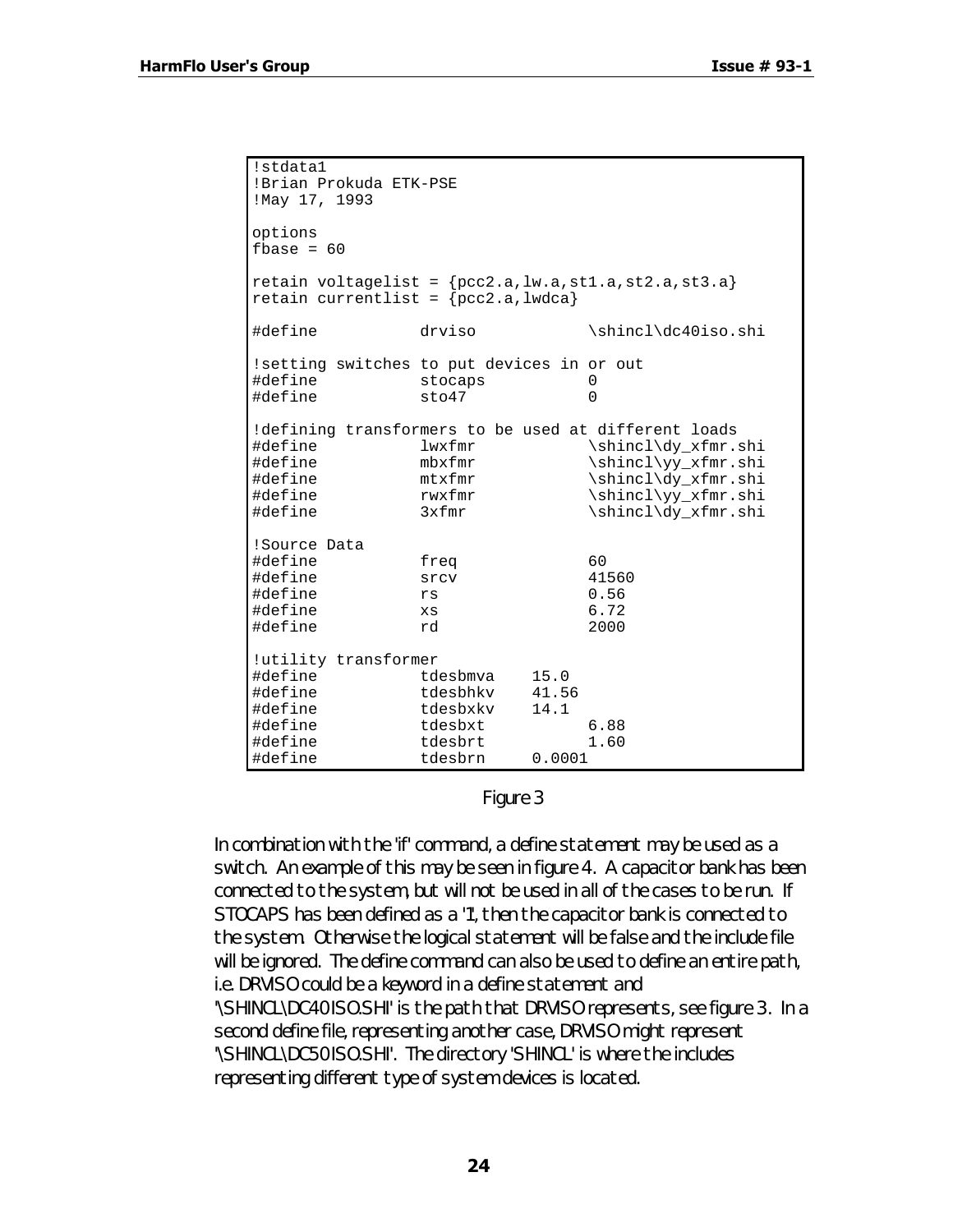```
! +++++++++++++++++++++ !
! start capacitors and filters
#if stocaps = 1#include \shincl\lvcaps.shi (sto,cap kva,cap kv)
#endif
#if sto47 = 1#include \shincl\mvfltr.shi (sto,sto47uf,sto47xl)
#endif
! End capacitors and filters
  ! +++++++++++++++++++++ !
```
*Figure 4*

#### **Includes that Represent System Elements:**

Creating a separate directory, such as 'SHINCL', in a path independent of a specific project will allow SuperHarm cases to be constructed very quickly. Each time a new device is required for a project, it is saved in the library of include files. This way, it may be used for a study in the future. You will find that the majority of the files in the library will be non-linear load devices with harmonic spectrums from measured field data. That doesn't mean that other SuperHarm device models, such as motors, transformers, etc., can not be used. Often times it is useful to combine single branch devices into a three phase module. This should only be done if it results in a simpler data file. Below examples are shown for a DC drive and a delta-wye transformer.

```
!SuperHarm INCLUDE FILE
!40 HP DC Drive with isolation transformer
!BRIAN PROKUDA, ETK-PSE, May 13, 1993
!PASSED PARAMETERS (BUS, kVA 3ph, kV-LL)
!PHASE A
NONLINEARLOAD NAME=%1^DCa
    BUS =\$1^{\wedge}.A kVA =@"\$2 3 /"
     kV =@"%3 3 SQRT /" DF =0.75
!
TABLE=\{\begin{pmatrix} 1, & 100.0, & -46 \end{pmatrix}, \;<br>
\{ \begin{pmatrix} 3, & 0.4, & -70 \end{pmatrix}, \;! \begin{bmatrix} 3 \\ 0.4 \\ -70 \end{bmatrix}\{ 5, 16.9, -53 \}\left\{ \quad\,7\,,\qquad\quad\,5.0\,,\qquad –149},
! \{ 9, 0.3, 84 \},\{ 11, 6.1, -152 \},
            \begin{array}{cccc} 13\,, & \quad & 2.8\,, & \quad & 105\}\,, \\ 17\,, & \quad & 3.5\,, & \quad & 106\}\,, \end{array}3.5,{19,} 2.1, 5} }
```
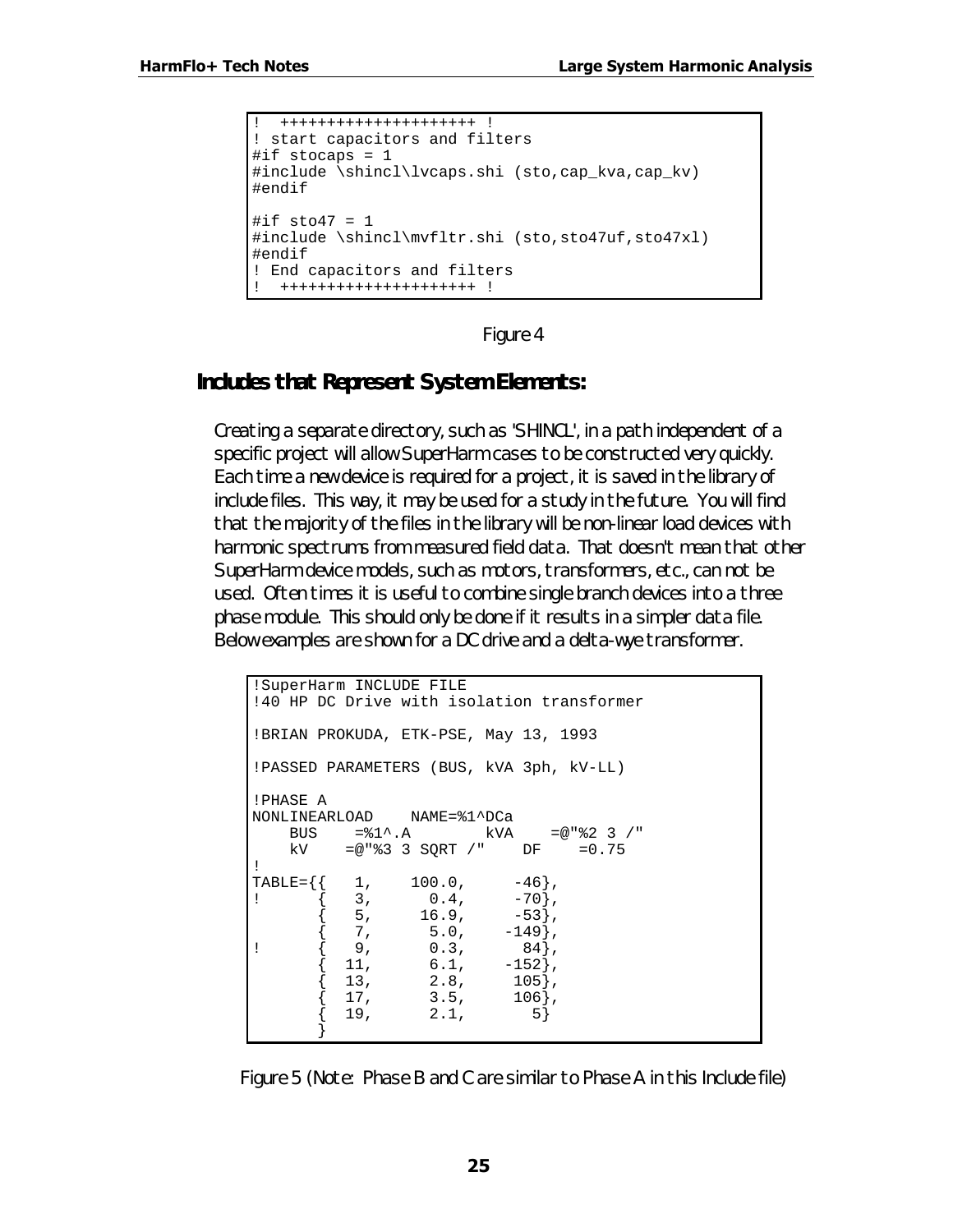```
!SUPERHARM INCLUDE FILE
!THREE PHASE DISTRIBUTION TRANSFORMER
!BRIAN PROKUDA, ETK-PSE, April 7, 1993
!PASSED PARAMETERS (BUS-H, BUS-X, MVA 3ph, kV-LL-H,
kV-LL-X, x, \xi r, Rn)TRANSFORMER NAME =%2^.DT
H =DELTA X =WYE
X.A = \$2^{\wedge}.A \qquad X.B = \$2^{\wedge}.BX.C =%2^.C H.A =%1^.A
H.B = \$1^{\wedge}.B \qquad H.C = \$1^{\wedge}.CX.N = %2^{\wedge}.N<br>MVA = %3= 83 MVAB.HX = 83XRConstant =Yes
      =%5 kV.H =%4<br>=%7 %X.HX =
R.HX = 87 8X.HX = 86BRANCH NAME = $2^xN FROM = $2^xN TO = GROUND R=$8CAPACITOR NAME = $2^cN FROM = $2^cN.N TO = GROUND uF= .0001
!
```
#### *Figure 6*

There are some pitfalls to guard against in using device includes. The first is obvious, if the include is wrong, it will be wrong each and every time it is used. It goes without saying that each include should be tested independently. A simple test case should be set up with no more than a source, source impedance, and the device being tested. Spectrums and wave forms of the test device should be printed for voltage and current. If the device was created from measured data, use it for sanity checking. Otherwise use your best judgment and any other resources available to determine if the simulated element is correct.

A second problem that can silently skew your modeled results are intermediate buses used in the include file. Say that a module is created to represent a filter bank, as shown in figure 7. The intermediate bus 'X7' connects the reactors with the capacitors. This bus may not be of interest for the simulation, so we are not concerned that the bus have a unique name. A problem results if the module is used more than once for the model. All of the capacitors will be connected to the same bus regardless of where the inductors are connected to the system. The danger in this is that the filters that you have specified aren't the same as those modeled and you haven't done anything that SuperHarm recognizes as an error. Further more, the effects can be subtle enough that frequency scans and other output may seem somewhat reasonable. It is important to name intermediate bus with unique names each time the module is called. This may be done by utilizing the device name for the bus or SuperHarm's increment command. This should raise enough concern to scrutinize the simulated results and investigate the model even if the results only appear slightly suspect.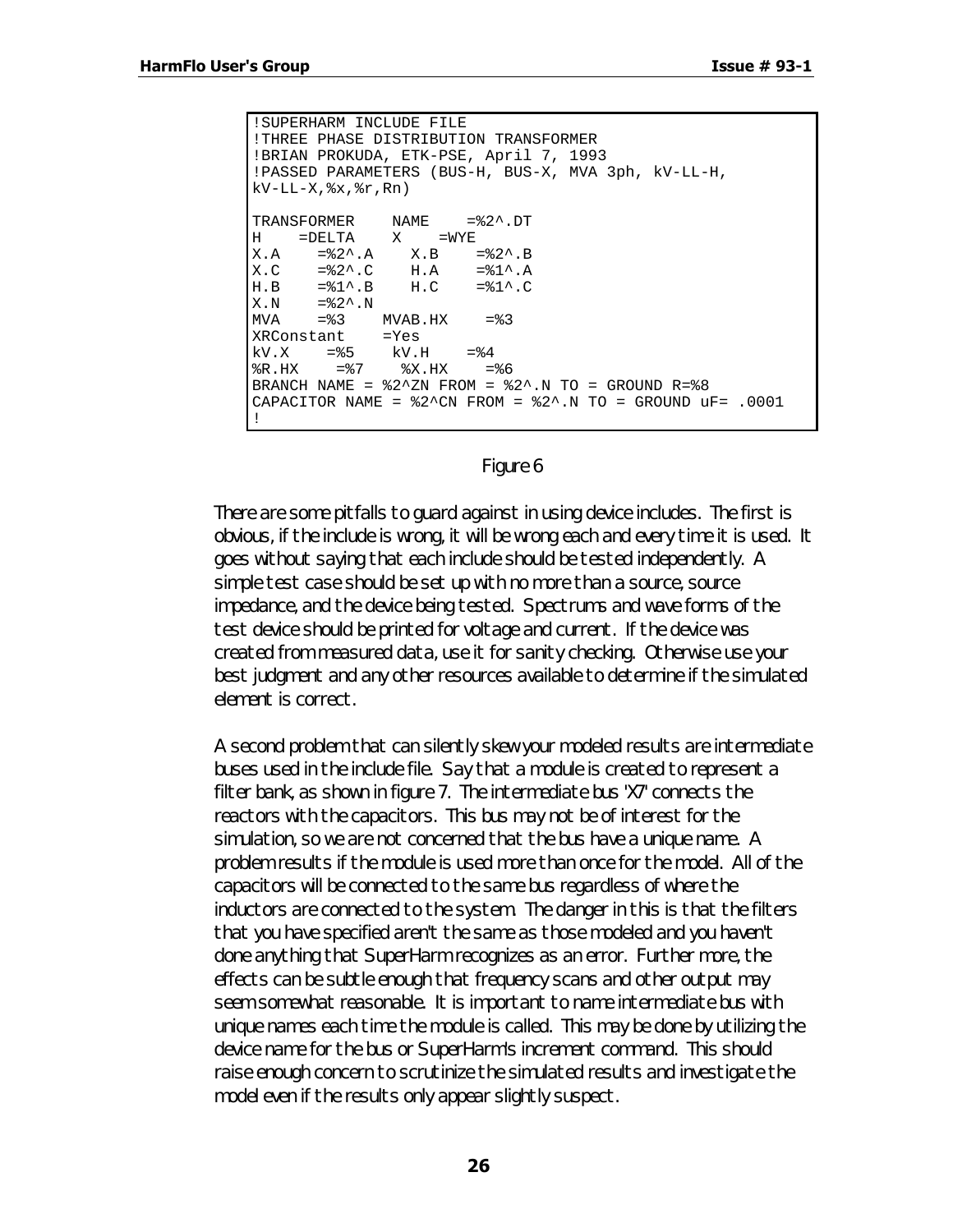!SUPERHARM INCLUDE FILE !Three phase medium voltage harmonic filter !BRIAN PROKUDA, ETK-PSE, December 17, 1992 !Med Voltage Harmonic Filter Design !PASSED PARAMETERS (BUS, C in uF, Xl in Ohms) BRANCH MAME=%1^RXA FROM=%1^.A TO=%1^X7A X=%3<br>BRANCH NAME=%1^RXB FROM=%1^.B TO=%1^X7B X=%3<br>BRANCH NAME=%1^RXC FROM=%1^.C TO=%1^X7C X=%3 BRANCH NAME=%1^RXB FROM=%1^.B TO=%1^X7B X=%3 BRANCH NAME=%1^RXC FROM=%1^.C TO=%1^X7C X=%3 CAPACITOR NAME=%1^C7A FROM=%1^X7A TO=ground uF = %2 CAPACITOR NAME=%1^C7B FROM=%1^X7B TO=ground uF = %2 CAPACITOR NAME=%1^C7C FROM=%1^X7C TO=ground uF = %2 !

*Figure 7*

#### **Library Files:**

The final type of include utilized is the .SHL or library file. This is an extension of the device includes described above. Using this module it is possible to group individual includes into one large include. An example where this might be used is PWM ASDs. Drives in different configurations, with and with out chokes, would have different harmonic spectra and would require an include to describe each case. Using the library include named 'PWM', all the different configurations could be combined and be associated with an identifier in the library file. This allows the include directory to be consolidated and more organized.

# *Testing the Model:*

Before running the cases, it is important to verify steady state information. The least of which should be to check voltage on all three phases at each voltage level of bus. Entering an inappropriate value for a transformer impedance or shunt capacitor can result in unexpected voltage and currents. Two cases will prove to be most meaningful in determining the accuracy of the model and SuperHarm code. First is a no load test to verify sources and transformer ratios. This also helps identify network islands and inadvertent shunt impedance's. The second is to place short circuits in key locations of the model. If a short circuit program is at your disposal, results may be checked against it. Otherwise the IEEE Red book offers the straight forward MVA method of performing fault calculations. Promising results from these two test should give a fair confidence level in the accuracy of the skeleton model.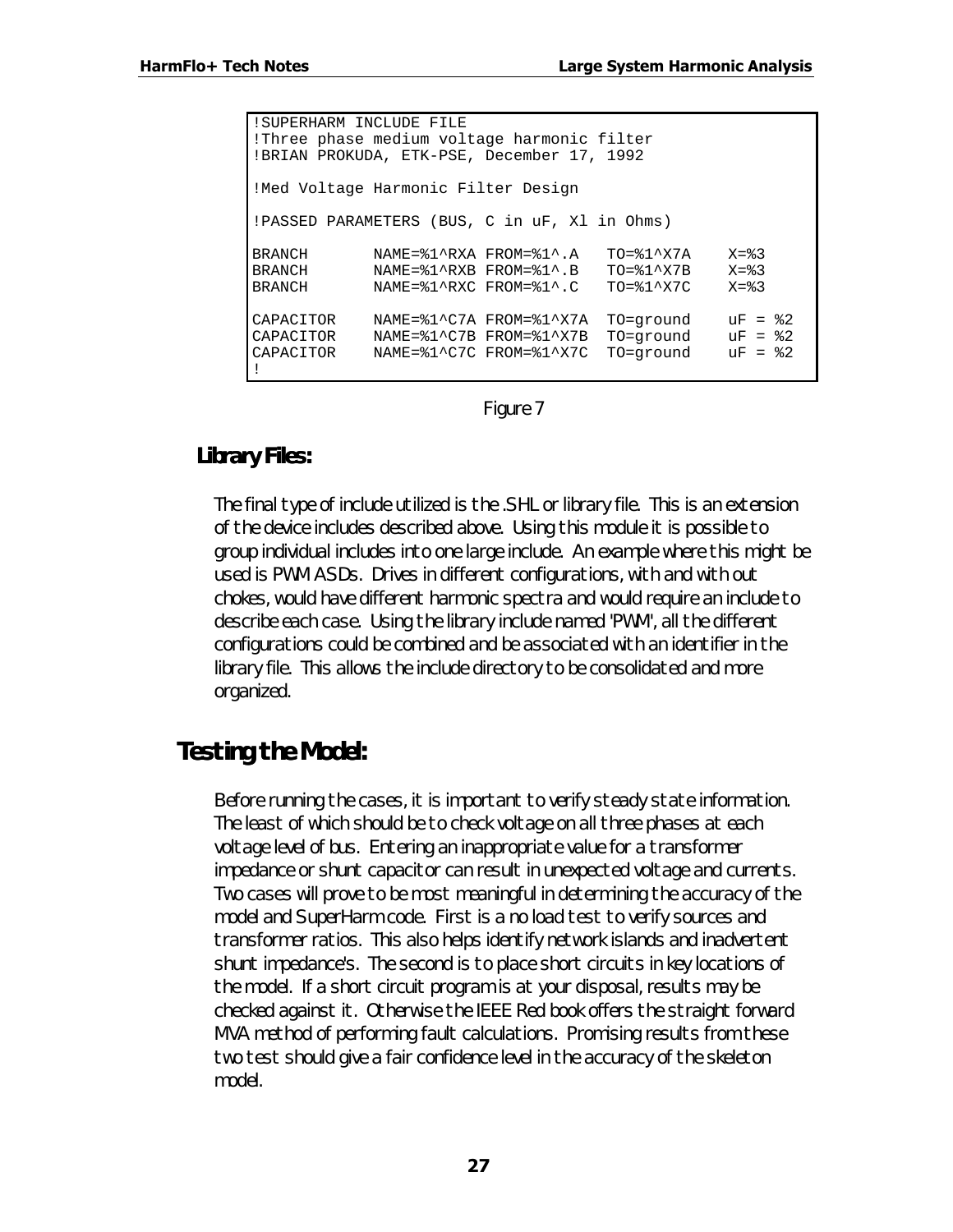## *Running Cases:*

The first observation when checking the steady state results after running a simulation under full load is that the bus voltages are significantly lower than nominal. Keep in mind that the model must represent the actual plant operations. Being the nominal line voltage was 42 kV, three single phase sources were created to provide a line voltage of 42 kV. Next transformers, cables, and loads were added. As the load current increases, so does the voltage drop across each of the system impedance's. In the plant, transformer taps will be adjusted and the source voltage may be higher than nominal. A combination of these practices should be reflected in the SuperHarm model so that the voltage distortion accurately represents that in the plant.

When a plant under construction is being modeled, engineering judgment plays a large role in determining the proper configuration. When analyzing these systems, results from similar analysis and engineering peers should be consulted. If an existing plant is being modeled, measurements representing a base case should be made. When the base case modeled, it will need to be run several times to become a representation of the actual plant. Between cases transformer ratios will need to be adjusted, damping resistors may need to be added in parallel with the source impedance's, and current sources representing harmonic loads may require adjustments. Ultimately it is engineering judgment that determines when the base case is accurately represented.

When running large cases, the use of voltage and current lists are crucial. If you allow SuperHarm to solve for all voltages and currents you might as well plan on going home when the case is ready to run. Critical voltages and currents should be identified and placed in the retain lists. This will reduce the solve time by an order of magnitude and reduce the elements that appear in the output file.

# *Verifying the results:*

If you have made it this far in the modeling of the system, you should be feeling pretty good. You have gone through rigorous testing of each of the include files to assure that the spectra used is reasonable and that intermediate bus have not been duplicated. Intentional faults have been placed on the system to verify fault levels and three phase voltages and currents have been summed together to assure that they add to zero. Particular attention was paid to the steady-state results to assure that voltage ratios were a fair